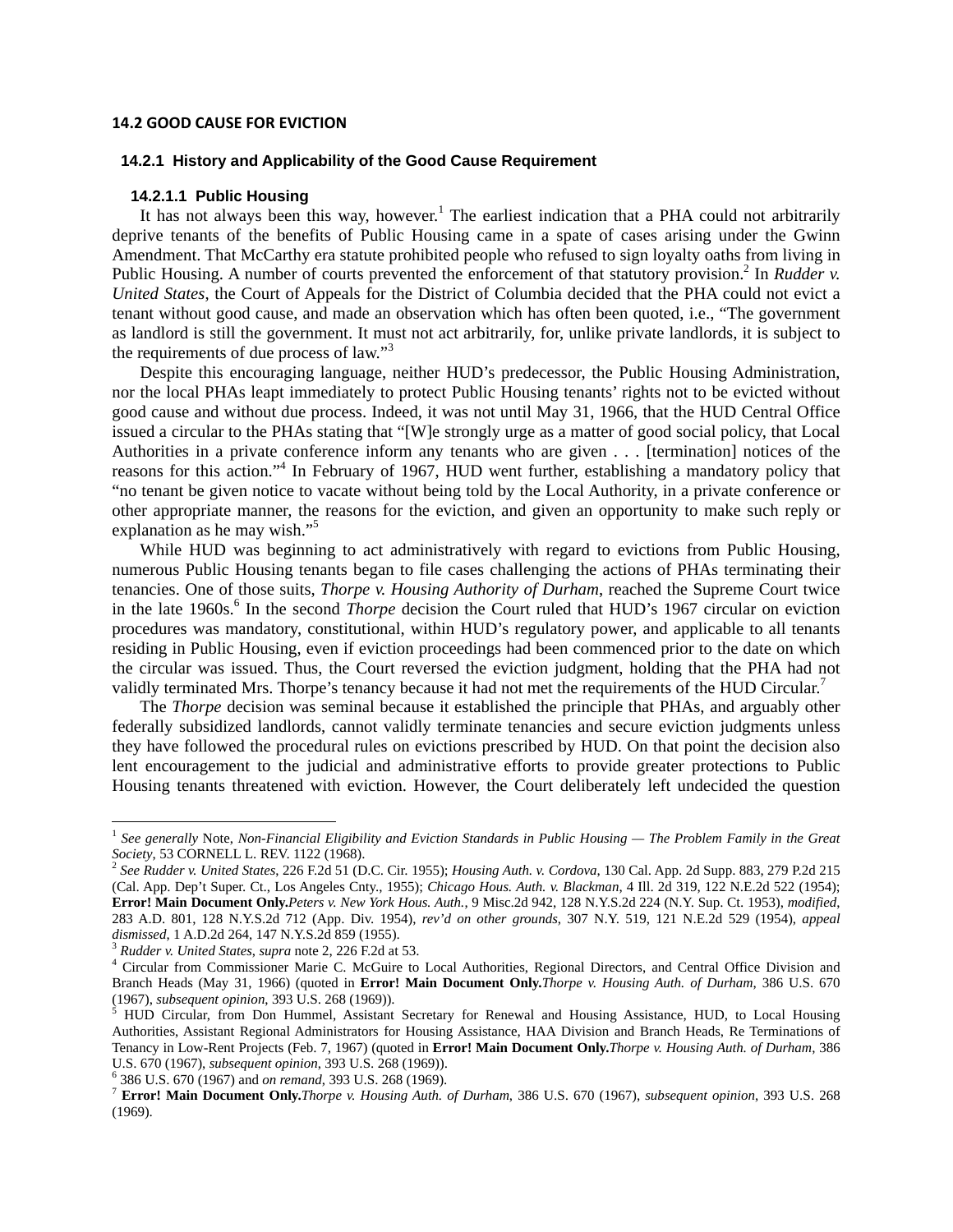whether a PHA could evict arbitrarily, *i.e.*, without good cause.<sup>8</sup>

 Soon after *Thorpe*, the good cause issue was resolved administratively in HUD's November 1969 version of the Annual Contributions Contract. Section 203 of that document requires PHAs to use leases which "provide that the Local Authority shall not terminate the tenancy other than for violation of the terms of the lease or other good cause."<sup>9</sup> The next year the National Tenants' Organization and Legal Services attorneys began negotiating with HUD and the National Association of Housing and Redevelopment Officials for administrative rules that would protect Public Housing tenants threatened with eviction. The negotiations lasted until February 1971, when HUD issued two circulars, commonly known as the model lease and grievance circulars.<sup>10</sup> The model lease circular reiterated the basic requirement that the PHA cannot terminate a lease without good cause.<sup>11</sup>

 During this period, two federal circuit courts also held public housing tenants have a property interest in their public housing apartment and may not be evicted except for good cause.<sup>12</sup>

 In June of 1973, HUD published a notice in the Federal Register indicating that it was reviewing and evaluating the HUD model lease and grievance circulars.<sup>13</sup> That review was finally completed in August of 1975, when HUD's first regulations on Public Housing leases and grievance procedures were published in the Federal Register.<sup>14</sup> Although those regulations were, in some details, less protective of the tenants' interests than the original circulars, they did retain the basic protection against evictions without good cause.

Efforts to reduce eviction protections for public housing tenants were renewed in the 1980's. In December of 1982, as part of the general deregulation movement, HUD proposed to modify its lease and grievance procedure regulations.<sup>15</sup> In response, Congress in 1983 added new provisions to the United States Housing Act which, among other things, oblige PHAs to utilize leases that require good cause for evictions.<sup>16</sup> In August of 1988, HUD published regulations implementing that statutory provision and also radically revising its regulation of the landlord-tenant relationship between Public Housing tenants and their PHAs.<sup>17</sup> Those regulations were subsequently withdrawn, after their implementation had been preliminarily enjoined, and they never became law.<sup>18</sup>

 Instead, because of the heavy focus upon drug-related criminal conduct in Public Housing, Congress amended the statutory provisions relating to good cause for eviction four times, over ten years: once in 1988,<sup>19</sup> again in 1990,<sup>20</sup> again in 1996,<sup>21</sup> and yet again in 1998.<sup>22</sup> The law as amended now provides that

 $\frac{8}{1}$  *Id.* at 284 n.49.<br> $\frac{9}{1}$  HUD, Consolidated Annual Contributions Contract, Part II, HUD Form No. 53011, § 203(B) (Nov. 1969).

<sup>&</sup>lt;sup>10</sup> HUD Circular, RHM 7465.8, Requirements and Recommendations to Be Reflected in Tenant Dwelling Leases for Low-Rent *Public Housing Projects* (Feb. 22, 1971) (copy on enclosed CD); HUD Circular, RHM 7465.9, *Grievance Procedures in Low-*<br>*Rent Public Housing Projects* (Feb. 22, 1971) (copy on enclosed CD).

<sup>&</sup>lt;sup>11</sup> See HUD Circular, RHM 7465.8, supra note **Error! Reference source not found.**,  $\P 3(b)(12)$ .<br><sup>12</sup> See Caulder v. Durham Hous. Auth., 433 F.2d 998 (4th Cir. 1970), cert. denied, 401 U.S. 1003 (1971); *Escalera v. New Y City Hous. Auth*., 425 F. 2d 853 (2d Cir.), *cert. denied*, 400 U.S. 853 (1970). **Error! Main Document Only.***HUD v. Rucker*, 535 U.S. 125, 122 S. Ct. 1230 (2002), *rev'g Rucker v. Davis*, 237 F.3d 1113 (9th Cir. 2001) (*en banc*), **Error! Main Document Only.***Rucker v. Davis*, No. C 98-00781 CRB (N.D. Cal., June 19, 1998), 1998 WL 345403*, aff'd,* 237 F.3d 1113 (9th Cir. 2001) (*en banc*), *rev'd subnom. HUD v. Rucker,* 535 U.S. 125, 122 S.Ct. 1230, 152 L.Ed.2d 258 (2002) 13 38 Fed. Reg. 15,988 (June 19, 1973).

<sup>&</sup>lt;sup>14</sup> Former 24 C.F.R. § 866, 40 Fed. Reg. 33,402 (Aug. 7, 1975).<br><sup>15</sup> See 47 Fed. Reg. 55,689 (Dec. 13, 1982) (proposed 24 C.F.R. Part 866).

<sup>&</sup>lt;sup>16</sup> See 42 U.S.C.A. § 1437d(k) and (l) (West 2003).<br><sup>17</sup> See 53 Fed. Reg. 33,216, 33,304 (Aug. 30, 1988) (proposed 24 C.F.R. Part 966; never implemented).<br><sup>18</sup> See National Tenants Org. v. Pierce, No. 88-3134, 1989 U.S. 43,958), *add'l preliminary injunction denied sub nom. National Tenants Org. v. Kemp*, No. 88-3134/TPJ, 1989 U.S. Dist. LEXIS 18387 (D.D.C. June 20, 1989), *injunction pending appeal denied*, No. 89-5175, 1989 U.S. App. LEXIS 20676 (D.C. Cir. July 7, 1989) (Clearinghouse No. 43,958); Notice, 54 Fed. Reg. 6886 (Feb. 15, 1989).<br><sup>19</sup> Pub. L. No. 100-690, § 5101, 102 Stat. 4181, 4300 (1988), *codified at* 42 U.S.C.A. § 1437d(*l*) (West 2003).<br><sup>20</sup> Pub. L. No. 101-625, § 50

former 42 U.S.C.A. § 1437d( $l$ )(5) and (k) (hereafter referred to as "the Extension Act of 1996").<br><sup>22</sup> Quality Housing and Work Responsibility Act of 1998, Pub. L. No. 105-276, § 575, 112 Stat. 2518, 2634 (1998), *codifi*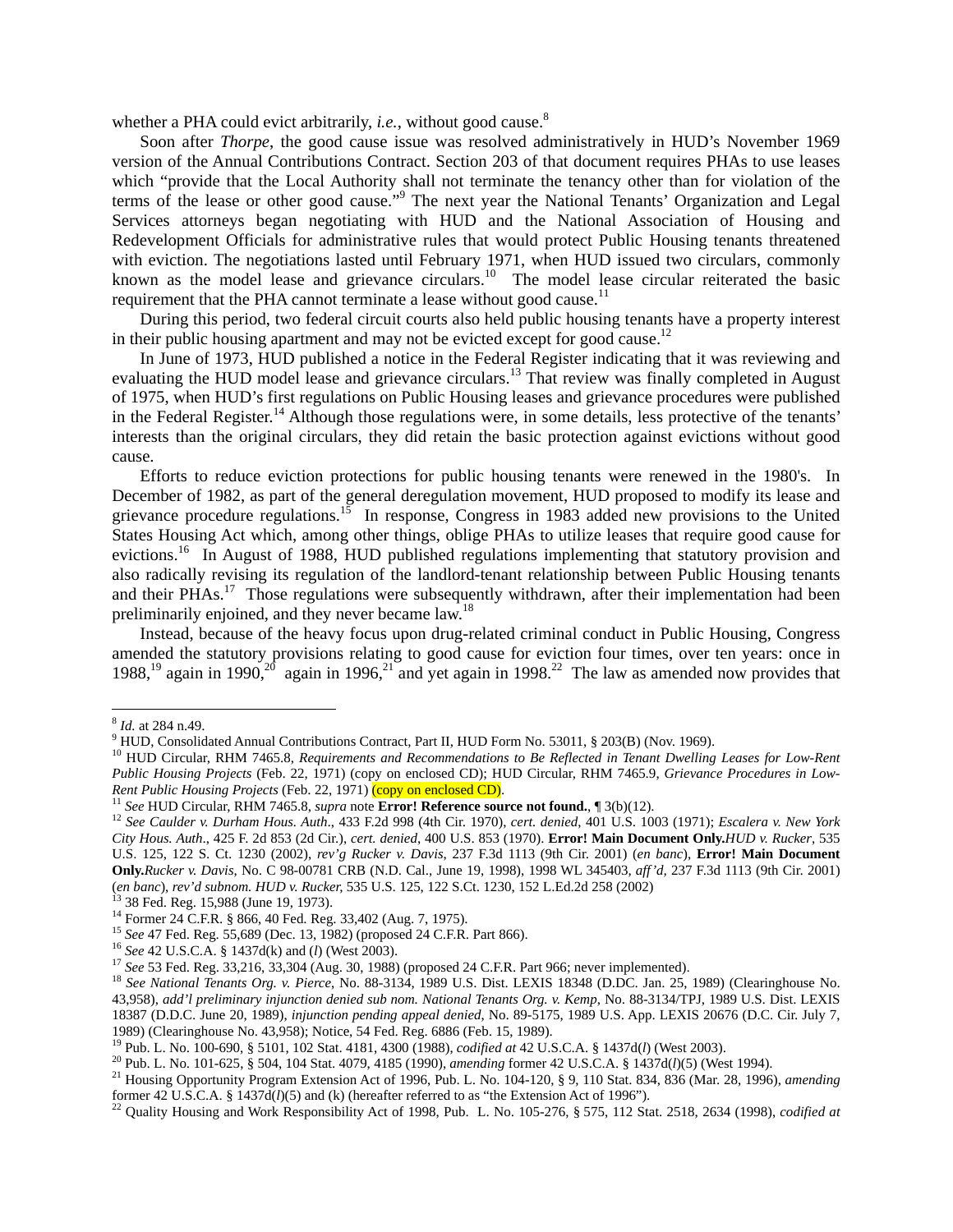good cause for eviction exists if a tenant, household member, guest or visitor under the tenant's control engages in drug-related criminal activity on or off the premises or other criminal activity that threatens other tenants' health, safety or right to peaceful enjoyment of the premises.

In 1991 HUD published new regulations to implement the 1988 and 1990 statutory changes.<sup>23</sup> HUD made in clear in issuing the 1991 regulations that it interpreted the statute and its regulations as giving local PHAs the authority to evict a tenant whose household members or guests are involved in criminal or drug-related activity, regardless whether the tenant knew or should have known of the activity or tried to prevent the activity.<sup>24</sup> However, HUD also encouraged PHAs to use discretion in deciding whether to evict.<sup>25</sup> In 1996, however, President Clinton and HUD sent the PHAs a directly conflicting message when the President announced the "One Strike and You're Out" policy for combating crime in public housing<sup>26</sup> — a policy encouraging evictions regardless of the circumstances and tying federal funding to increased crime-related evictions.<sup>2</sup>

In addition to expanding authority to evict innocent tenants for others' drug and criminal activity, Congress has also restricted procedural protections for Public Housing tenants facing such evictions. Congress acted again in the Housing Opportunity Program Extension Act of 1996 ("The Extension Act of 1996"), which provided (1) for the exclusion from the tenant grievance procedure of evictions premised on activity that threatened the health, safety, or right to peaceful enjoyment of the premises of other tenants or PHA employees or drug-related activity "on or off" such premises (removing the statutory requirements that such activity either be "criminal" or that the drug-related activity occur "on or near" such premises); and (2) for eviction for criminal activity threatening the health, safety or peaceful enjoyment of the premises by other tenants or any drug-related criminal activity "on or off such premises" (removing the provision that the conduct occur "on or near such premises").28 Also in the Extension Act of 1996, Congress required PHAs to establish standards of occupancy to reject applicants and evict public housing tenants and terminate Section 8 assistance for any person who the PHA determines is illegally using a controlled substance or whose illegal use of a controlled substance, or whose abuse of alcohol, is determined by the PHA to interfere with the health, safety, or right to peaceful enjoyment of the premises by other project residents.<sup>29</sup> In 1997, HUD proposed regulations to implement the 1996 amendments that were never finalized in their proposed form.<sup>3</sup>

 These "One Strike" policies enacted by PHAs have produced a proliferation of litigation on the legality of evicting innocent tenants for the actions of their guests or household members of which they had no knowledge.<sup>31</sup> The litigation culminated with the Supreme Court's decision on March 26, 2002,<sup>32</sup>

<u> 1989 - Johann Stein, marwolaethau a gweledydd a ganlad y ganlad y ganlad y ganlad y ganlad y ganlad y ganlad</u>

<sup>42</sup> U.S.C.A. § 1437d(k) (West 2003)(hereafter referred to as "Quality Housing and Work Responsibility Act of 1998" or "QHWRA"). Section 512(b)(1) of QHWRA, 112 Stat. 2543 (1998), redesignated the drug eviction provision from subparagraph (5) to (6).

<sup>23</sup> *See* 56 Fed. Reg. 51,560 (Oct. 11, 1991), *codified at* former 24 C.F.R. Part 966 (1993), previously proposed at 56 Fed. Reg. 6248 (Feb. 14, 1991).

<sup>&</sup>lt;sup>24</sup> See 56 Fed. Reg. 51,560, 51,567 (Oct. 11, 1991) ("The tenant should not be excused from contractual responsibility by arguing that the tenant did not know, could not foresee, or could not control behavior by other occupants of the unit.") (comment preceding final regulations).<br>
<sup>25</sup> See 56 Fed. Reg. 51,560 (Oct. 11, 1991) (proposed § 966.4(*l*)(5)(i), *currently codified at* 24 C.F.R. § 966.4(*l*)(5) (vii) (2003).

<sup>&</sup>lt;sup>26</sup> John F. Harris, *Clinton Links Housing Aid to Eviction of Crime Suspects*, WASH. POST, Mar. 29, 1996, Section A, available at 1996 WL 3071468. *See also* HUD Notice PIH 96-16, *"One Strike and You're Out" Screening and Eviction Guidelines for Public Housing Authorities (HAs)* (Apr. 12, 1996).<br><sup>27</sup> *See id.* 28 The Extension Act of 1996, *supra* note 21, § 9(a), *codified at* 42 U.S.C.A. § 1437d(k) and § 1437(*l*)(6) [formerly (5)] (West

<sup>2003).&</sup>lt;br><sup>29</sup> Id. § 9(e), *codified at* 42 U.S.C.A. § 1437n (West 2003).

<sup>&</sup>lt;sup>30</sup> See 62 Fed. Reg. 15,345 (Mar. 31, 1997) (Section 8 Certificate, Voucher & Moderate Rehabilitation); 62 Fed. Reg. 25,727 (May 9, 1997) (Public Housing) (withdrawn by HUD at 64 Fed. Reg. 23,460 (Apr. 30, 1999)). For a discussion of the proposed 1997 regulations and the statutory background in the Extension Act of 1996, *see HUD Proposes Regulations on Admissions, Evictions and Subsidy Terminations*, 27 HOUS. L. BULL. 81 (June 1997). <sup>31</sup> For a discussion of those cases, see the following articles: *The Severest Justice Is Not the Best Policy: The One-Strike Policy in* 

*Public Housing*, 10 J. AFFORDABLE HOUS. 234 (Spring 2001); *Punishing the Innocent: No-Fault Eviction of Public Housing Tenants for the Actions of Third Parties*, 76 TEX. L. REV. 1495 (May 1998); *Mean Things Happening in This Land: Defending*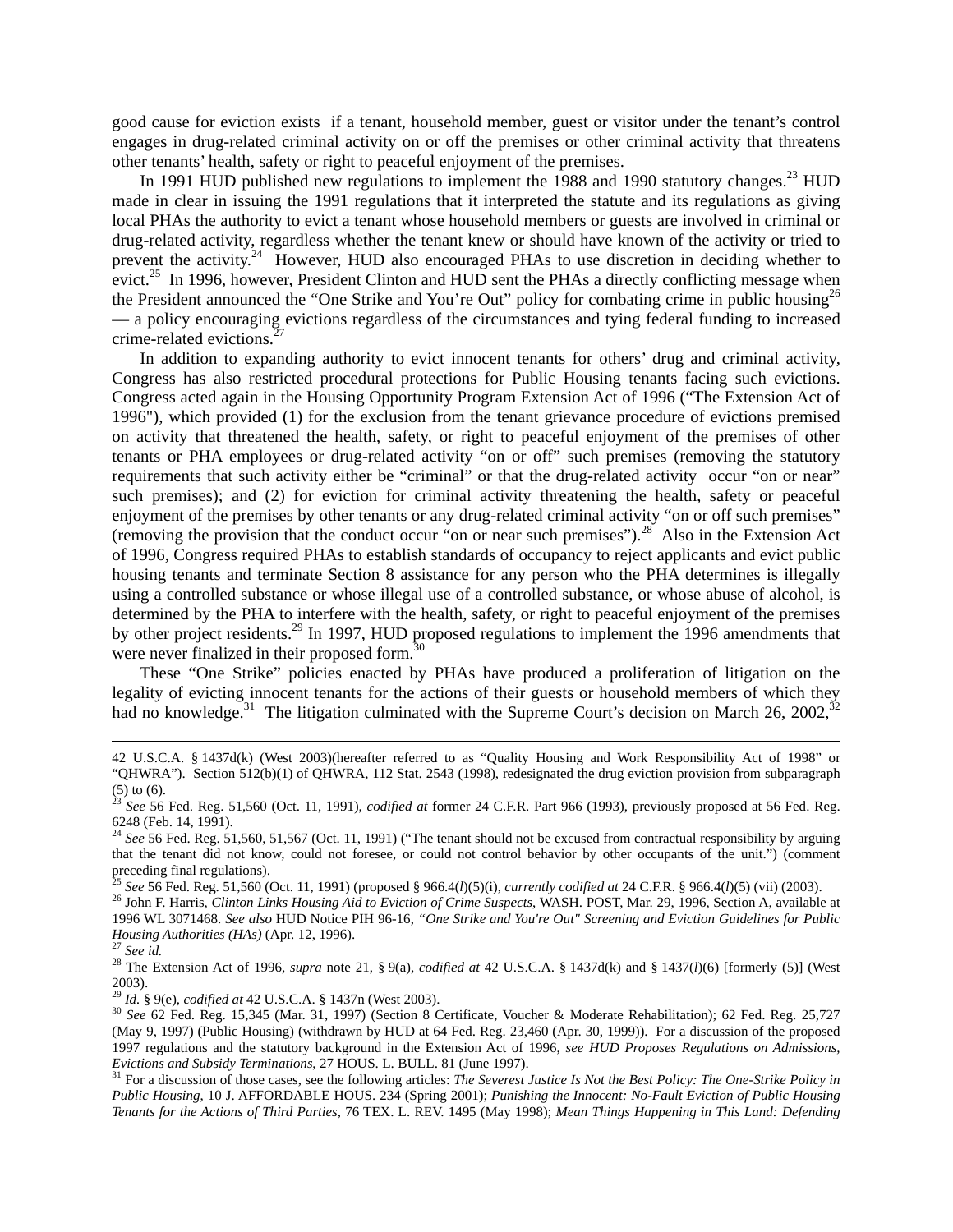reversing the Ninth Circuit's *en banc* decision,<sup>33</sup> and holding that neither the statute nor the constitution prohibits eviction of such innocent tenants. The Supreme Court's holding is narrow, but its consequences certainly threaten many poor families in public and subsidized housing.<sup>34</sup> The Court held that  $42$  U.S.C. § 1437d(*l*)(6) requires lease terms that give PHAs the discretion to terminate the lease of a tenant when a member of the household or a guest engages in drug-related activity, and that federal law imposes no "innocent tenant" defense based upon the tenant's lack of actual or constructive knowledge of the drugrelated activity.<sup>35</sup> The Court rejected the Ninth Circuit's concerns about due process that were based on the statute's deprivation of the tenant's property interest in the leasehold without any relationship to individual wrongdoing,<sup>36</sup> reasoning that this is not a case in which the government is attempting to criminally punish or civilly regulate tenants as members of the general population.<sup>37</sup> Rather, in the Court's view, the government was acting as a landlord of property that it owns, invoking a clause in a lease to which the tenants agreed and which Congress expressly required.<sup>38</sup> The Court acknowledged that the tenants have a property interest in their leasehold and noted that the tenants would receive due process in the state court eviction process to resolve factual disputes about whether the lease provision was actually violated.39 Of course, the Court's view that the tenants had contractually agreed to the provision ignores the reality that tenants have no real choice. If an individual wants a subsidized apartment, she must sign the lease, with no bargaining power whatsoever.

Even HUD quickly recognized the potential for abuse and unfairness in light of the Supreme Court's decision. HUD Secretary Martinez sent a letter on April 16, 2002 to all PHAs stating: "I would like to urge you, as public housing administrators, to be guided by compassion and common sense in responding to cases involving the use of illegal drugs. Consider the seriousness of the offense and how it might impact other family members. Eviction should be the last option explored, after all others have been exhausted."40 HUD regulations give explicitly give PHAs and federally subsidized landlords the right to exercise discretion in deciding whether to evict. $4\overline{1}$ 

 Beyond the "one strike" revisions, Congress also added additional grounds for federal housing evictions with the enactment of the 1996 welfare reform law.<sup>42</sup> That law required that PHAs and

<u> 1989 - Johann Stein, marwolaethau a gweledydd a ganlad y ganlad y ganlad y ganlad y ganlad y ganlad y ganlad</u>

Third Party Criminal Activity Public Housing Evictions, 23 S.U. L. REV. 257 (Spring 1996).<br><sup>32</sup> Error! Main Document Only.HUD v. Rucker, 535 U.S. 125, 122 S. Ct. 1230 (2002), rev'g Rucker v. Davis, 237 F.3d 1113 (9th Cir. 2001) (*en banc*); **Error! Main Document Only.***Rucker v. Davis*, No. C 98-00781 CRB (N.D. Cal., June 19, 1998), 1998 WL 345403*, aff'd,* 237 F.3d 1113 (9th Cir. 2001) (*en banc*), *rev'd subnom. HUD v. Rucker,* 535 U.S. 125, 122 S.Ct. 1230, 152 L.Ed.2d 258 (2002). The trial court's injunction, subsequently reversed, was No. C 98-00781 CRB, 1998 WL 345403 (N.D. Cal., June 19, 1998) (memorandum, order and preliminary injunction enjoining eviction of innocent tenants for criminal activity of household members outside the unit).

<sup>33</sup> **Error! Main Document Only.***HUD v. Rucker*, 535 U.S. 125, 122 S. Ct. 1230 (2002), *rev'g Rucker v. Davis*, 237 F.3d 1113 (9th Cir. 2001) (*en banc*); **Error! Main Document Only.***Rucker v. Davis*, No. C 98-00781 CRB (N.D. Cal., June 19, 1998), 1998 WL 345403*, aff'd,* 237 F.3d 1113 (9th Cir. 2001) (*en banc*), *rev'd subnom. HUD v. Rucker,* 535 U.S. 125, 122 S.Ct. 1230, 152 L.Ed.2d 258 (2002). After the Supreme Court granted certiorari in *Rucker*, the Eleventh Circuit, adopting the position of the *Rucker* dissent in the Ninth Circuit, held that innocent public housing tenants may be evicted for the drug-related actions of their household members, guests or other persons under their control even in the absence of tenant knowledge or fault. **Error! Main Document Only.***Burton v. Tampa Hous. Auth.*, 171 F. Supp. 2d 1314 (M.D. Fla. 2000), *aff'd*, 271 F.3d 1274 (11th Cir. 2001),

<sup>&</sup>lt;sup>34</sup> Compare Housing Auth. of Joliet v. Keys, 761 N.E.2d 338 (Ill. App. Ct. 2001) (pre-Rucker decision refusing to evict tenant for violent criminal activity of her adult grandson while tenant was hospitalized) *with Housing Auth. of Joliet v. Chapman*, 336 Ill. App. 3d 347, 780 N.E.2d 1106 (Ill. App. Ct. 2002) (post-*Rucker* decision upholding eviction because of arrest of tenant's son on premises for possession of marijuana).<br><sup>35</sup> HUD. v. Rucker, supra note 12, 535 U.S. 125 at 136; Rucker v. Davis, supra note 12.

<sup>&</sup>lt;sup>36</sup> *Id.* at 135-36.<br>
<sup>37</sup> *Id.* at 135-36.<br>
<sup>39</sup> *Id.*<br>
<sup>40</sup> Letter from HUD Secretary Mel Martinez to Public Housing Directors re One-Strike Evictions (Apr. 16, 2002), available at<br>
<sup>40</sup> Letter from HUD Secretary Mel M

<sup>&</sup>lt;sup>42</sup> Personal Responsibility and Work Opportunity Act of 1996, Pub. L. No. 104-193, § 903, 110 Stat. 2105, 2348 (Aug. 22, 1996), *codified at* 42 U.S.C.A. § 1437d(*l*)(9), § 1437f(d)(1)(B)(v) (West 2003).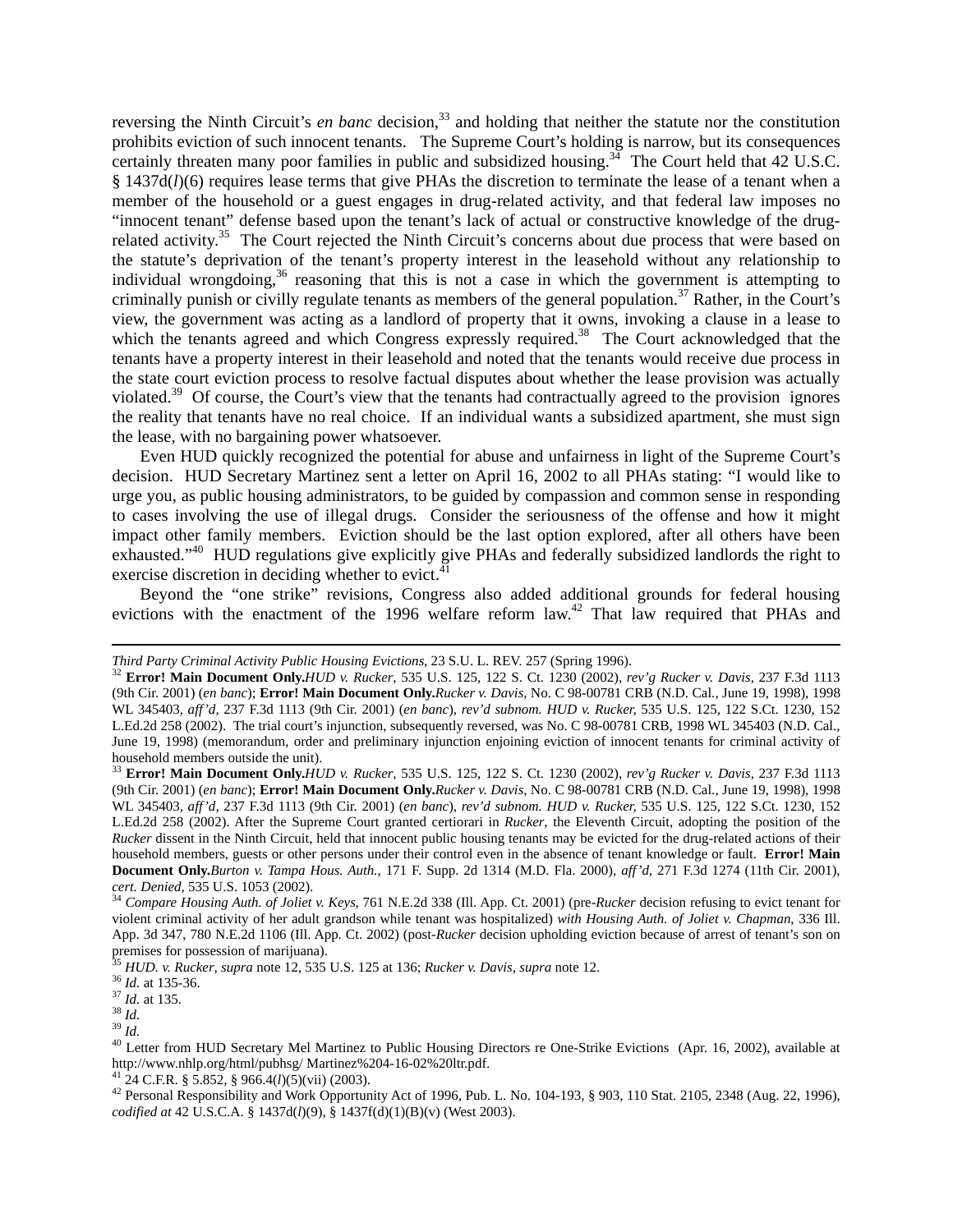subsidized owners include lease clauses permitting eviction if a tenant (1) is fleeing to avoid prosecution, or custody or confinement after conviction for a felony crime, or (2) is violating a condition of probation or parole.<sup>43</sup>

Congress also revisited the issue of cause for eviction in 1998 with the Quality Housing and Work Responsibility Act of 1998 ("QHWRA").<sup>44</sup> In the 104<sup>th</sup> Congress, the bills that ultimately became QHWRA had proposed repeal of the good cause for eviction requirement altogether, but that basic protection was ultimately preserved in the final version. In QHWRA, Congress first added to the categories of cases excluded from the public housing grievance procedure by excluding eviction cases involving violent criminal activity or activity resulting in a felony conviction.<sup>45</sup> Congress also expanded the coverage of the provision added by the Extension Act of  $1996<sup>46</sup>$  requiring the use of leases that allow the eviction of tenants whom the owner or PHA determines are illegally using drugs or whose use of illegal drugs or abuse of alcohol interferes with the right to peaceful enjoyment of the premises by other tenants.<sup>47</sup> With the 1998 amendments, Congress extended that requirement to also apply to the Section 8 Voucher program, project-based Section 8, Sections 202, 811, 221(d)(3), 236 and 514 and RHS 515 Rural Rental Housing projects, and other housing.<sup>48</sup> With respect to the public housing program, QHWRA required PHAs to include in their leases clauses providing for eviction for illegal drug use and alcohol abuse and furnishing false information about rehabilitation from abuse.<sup>49</sup> Finally, Congress also mandated in the appropriations bill accompanying QHWRA that PHAs establish standards for public housing and Section 8 that "immediately and permanently terminate the tenancy in any public housing unit of, and the assistance under section 8, for any person convicted of manufacturing or otherwise producing methamphetamine on the premises in violation of any Federal or State law."50

In April 1999, HUD withdrew its 1997 proposed rule on evictions and screening for criminal activity, drug-related activity and alcohol abuse.<sup>51</sup> In July 1999, HUD published new proposed regulations to implement the statutory requirements relating to eviction for drug-related activity and other criminal activity in public housing, federally assisted housing and the Section 8 Housing Voucher Program.<sup>52</sup> Finally, on May 24, 2001, HUD published a final rule on "One Strike" policies implementing Congressional amendments on eviction and termination of benefits for tenants in public housing, federally assisted housing and the Section 8 Voucher Program.<sup>53</sup> As noted, the changes in the final rule derived from several sources, including the Extension Act of  $1996<sup>54</sup>$ , the welfare reform law,<sup>55</sup> and the Quality Housing and Work Responsibility Act of 1998.<sup>56</sup>

<sup>&</sup>lt;sup>43</sup> Id.<br><sup>44</sup> QHWRA, *supra* note 22.<br><sup>45</sup> QHWRA, *supra* note 22, § 575(a), *codified at* 42 U.S.C.A. § 1437d(k) (West 2003).<br><sup>46</sup> See the Extension Act of 1996, *supra* note 21.<br><sup>47</sup> OHWRA, *supra* note 22, §§ 577, 579 2003).

<sup>48</sup> *Id.*, *codified at* 42 U.S.C.A. § 13,664 (West Supp. 2003)). Also covered is housing assisted under 12 U.S.C.A. § 1701g (West 2001), as amended by § 801 of the Cranston-Gonzalez National Affordable Housing Act.<br><sup>49</sup> Id. § 575(b), codified at 42 U.S.C.A. §§ 1437d(*l*)(7) and 13,662 (West 2003).<br><sup>50</sup> Fiscal Year 1999 HUD Appropriations Act, Pub. L

<sup>2003).</sup> 

<sup>51</sup> *See* 64 Fed. Reg. 23,460 (Apr. 30, 1999) (proposed rule on changes to admission and occupancy requirements in the public housing and Section 8 programs; also announcing in the comments the withdrawal of the May 9, 1997, proposed rule and indicating an intent to issue another proposed rule implementing the changes mandated by Congress in 1996

 $^{52}$  See 64 Fed. Reg. 40,262, 40,280 (July 23, 1999).<br> $^{53}$  See 66 Fed. Reg. 28,776-28,806 (May 24, 2001) (codified in scattered sections of Title 24 of the 2003 Code of Federal Regulations, including §§ 5.850-.861 (Federally Assisted Housing); Parts 960 and 966 (Public Housing); Part 882 (Section 8 Moderate Rehabilitation); and Part 982 (Section 8 Voucher Program). For a discussion of the regulations, *see Screening and*  Eviction for Drug Use and Other Criminal Activity in HUD-Assisted Housing, 31 HOUS. L. BULL. 140 (June 2001).<br><sup>54</sup> See the Extension Act of 1996, *supra* note 21.<br><sup>55</sup> Personal Responsibility and Work Opportunity Act of 19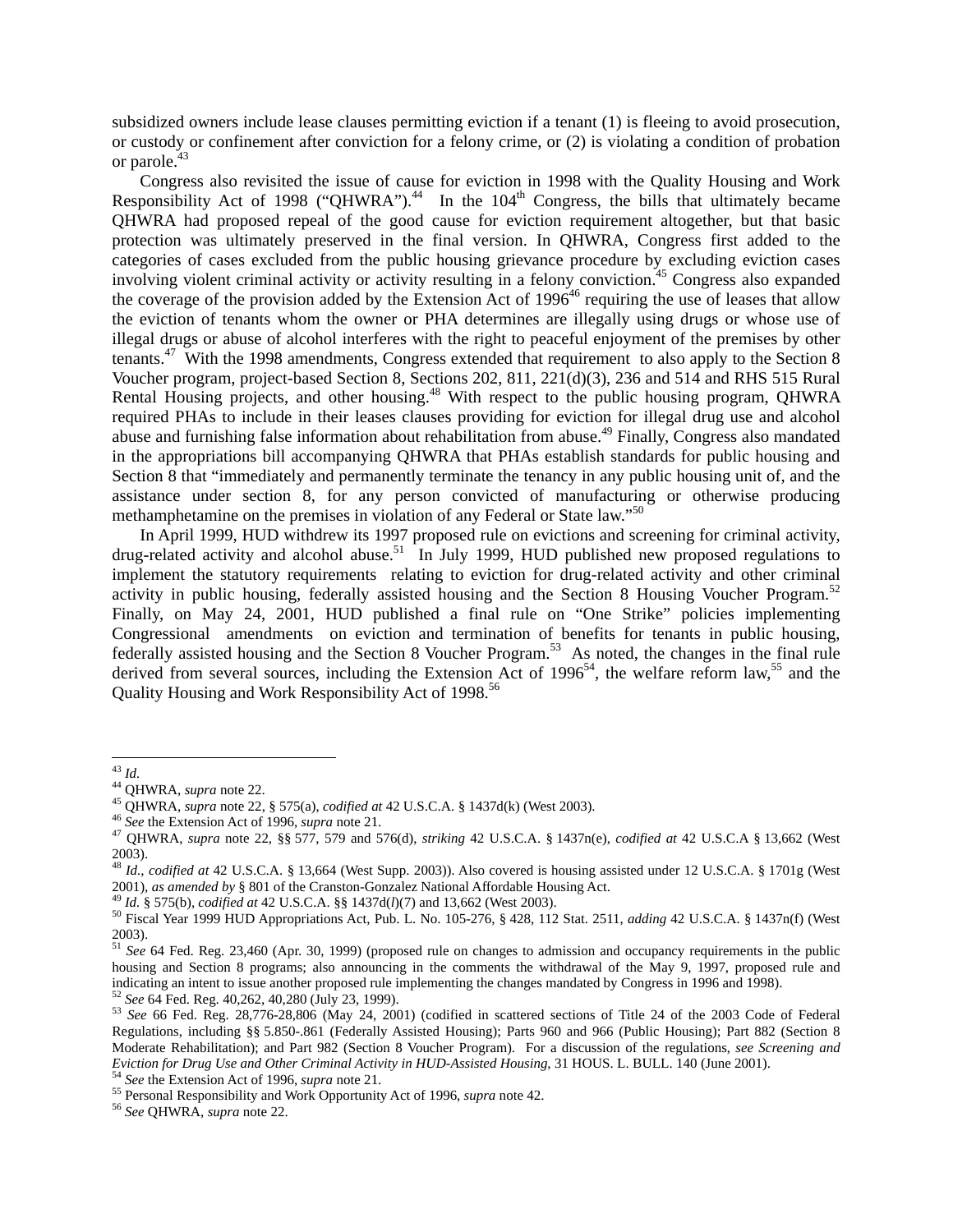## **14.2.1.2 HUD-subsidized Housing**

Although HUD established strong requirements regarding Public Housing evictions in the early 1970s, the task of developing similar protections for subsidized housing tenants fell on the courts during that same period. The leading case, *McQueen v. Druker*, 57 concerned tenants in a Section 221(d)(3) housing project faced with eviction when their landlord refused to renew their lease. Noting that the government's "interdependence" with the landlords supported a finding of state action, and drawing from the Public Housing cases, the court held that "plaintiffs are entitled to a declaration of their rights not to be evicted until they receive from defendants a notice alleging good cause and have in the state courts a hearing in which the court determines that defendants have alleged and proved good cause."<sup>58</sup>

Although the good cause and due process issues in  $McQueen$  were not reached on appeal,<sup>59</sup> they were well-settled in subsequent cases.<sup>60</sup> The dominant theme of the cases is that, as a matter of substantive law, tenants have a property right, *i.e.*, an entitlement, to remain in their apartments unless there is good cause for their eviction; that the entitlement is protected by the Fifth and Fourteenth Amendments; and that due process requires timely notice specifying the good cause, an opportunity to confront and cross-examine witnesses and present evidence, a right to counsel, and a right to an impartial decision-maker and a written decision.

#### **14.2.1.3 Project-Based Section 8**

When HUD first began promulgating regulations for these variations of the Section 8 program, it took the position that landlords operating under these programs should be able to evict tenants without good cause and without adhering to any procedural protections.<sup>61</sup> After a few years, however, HUD recognized that tenants in these types of Section 8 projects, just like tenants in the predecessor FHA-subsidized projects, should not be evicted without good cause and should be provided procedural protections. $62$ 

Tenants in project-based Section 8 developments finally received statutory good cause eviction protection in 1998. With the enactment of Section 599 of QHWRA,<sup>63</sup> Congress extended the statutory good cause

 $57$  McQueen v. Druker, 317 F. Supp. 1122 (D. Mass. 1970), aff'd on other grounds, 438 F.2d 781 (1st Cir. 1971).

<sup>&</sup>lt;sup>58</sup> *Id.*, 317 F. Supp. at 1132.<br><sup>59</sup> *Id.*, 438 F.2d at 781.<br><sup>60</sup> *See, e.g., Lopez v. Henry Phipps Plaza S., Inc.,* 498 F.2d 937 (2d Cir. 1974); *Joy v. Daniels,* 479 F.2d 1236 (4th Cir. 1973); *Short v. Fulton Redev. Co.*, 390 F. Supp. 517, *on reconsideration*, 398 F. Supp. 1234 (S.D.N.Y. 1975); *Walton v. Darby Town Houses, Inc.*, 395 F. Supp. 553 (E.D. Pa. 1975); *Anderson v. Denny*, 365 F. Supp. 1254 (W.D. Va. 1973); *McClellan v. University Heights, Inc.*, 338 F. Supp. 374 (D.R.I. 1972); *Appel v. Beyer*, 39 Cal. App. 3d Supp. 7, 114 Cal. Rptr. 336 (Cal. App. Dep't Super. Ct. 1974); *Henry Knox Sherrill Corp. v. Randall*, 33 Conn. Supp. 15, 358 A.2d 154 (1975), *appeal dismissed*, 33 Conn. Supp. 522, 358 A.2d 159 (Conn. Super. Ct. 1976); *Jenkins v. Allen Temple Dev.*, 127 Ga. App. 61, 192 S.E.2d 714 (Ga. Ct. App. 1972); *Green v. Copperstone Ltd. Partnership*, 28 Md. App. 498, 346 A.2d 686 (1975) (Clearinghouse No. 16,940); *Fuller v. Urstadt*, 28 N.Y.2d 315, 270 N.E.2d 321, 321 N.Y.S.2d 601 (1971) (copy on enclosed CD); *Hudsonview Terrace, Inc. v. Maury*, 100 Misc.2d 331, 419 N.Y.S.2d 409 (App. Term 1979) (Clearinghouse No. 26,672); *Bonner v. Park Lake Hous. Dev. Fund Corp.*, 70 Misc. 2d

<sup>&</sup>lt;sup>61</sup> See, e.g., the original 24 C.F.R. §§ 880.219 and 880.220, 41 Fed. Reg. 17,468, 17,484 (Apr. 26, 1976); Introductory Comments to 24 C.F.R. Part 450, 41 Fed. Reg. 43,330 (Sept. 30, 1976).

<sup>62</sup> Possibly HUD's recognition was spurred along by litigation and commentary in this area. *See*, *e.g.*, *Wesley v. Rawlins & Rex*, No. 78-612 (D. Or. Feb. 16, 1979), 13 CLEARINGHOUSE REV. 48 (No. 26,225, May 1979); *Belvoir Cliffs Apts., Ltd. v. Bembry*, 56 Ohio Misc. 37, 383 N.E.2d 1170 (1978); Mary L. Heen, *Due Process Protections for Tenants in Section 8 Assisted Housing: Prospects for a Good Cause Eviction Standard*, 12 CLEARINGHOUSE REV. 1 (May 1978).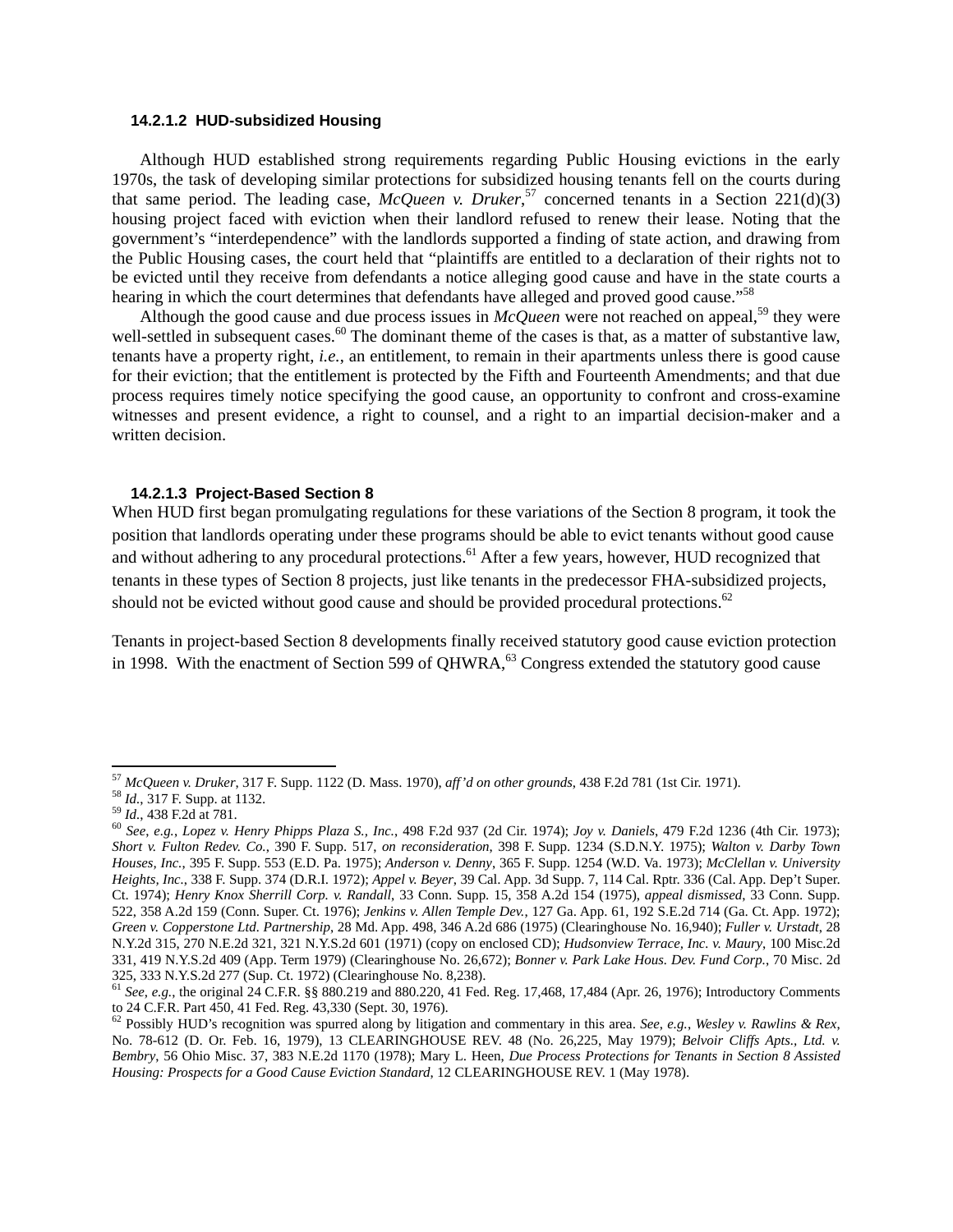requirement to also include properties receiving project-based Section 8 assistance or enhanced vouchers.<sup>64</sup>

The HUD Handbook for subsidized multifamily programs and its prescribed Model Lease contain examples of material noncompliance with the lease that are also specified in the regulations.<sup>65</sup> In 1991, HUD issued a Notice providing guidelines for project-based Section 8 landlords to revise their leases to make criminal activity cause for eviction.<sup>66</sup> HUD added that language to the model lease contained in the Handbook in 1992.<sup>67</sup> In light of the 2001 regulations specifying additional required lease provisions for criminal and drug-related activity evictions, HUD issued another notice providing guidance on screening and eviction for drug abuse and other criminal activity.<sup>68</sup> HUD's current family model lease for subsidized programs includes provisions for criminal and drug-related activity evictions.<sup>69</sup>

#### **14.2.1.4 Section 8 Vouchers**

With the tenant-based Section 8 Voucher program and its Certificate predecessor, a comparable struggle occurred to develop the doctrine that participating landlords cannot evict tenants without good cause, both during the term of the lease and at the end of the lease term. From the late 1970s to 1995, cases, statutes and rules had established this protection for tenant-based Section 8 recipients.

*Historical Background of the Good Cause Requirement for Tenant-Based Section 8.* The following history of the good cause requirement at the end of the lease term for tenant-based Section 8 may be useful to clarify any confusion. When Congress created the Section 8 Certificate (now voucher) program, it included statutory language which provided:

The [Public Housing] [a]gency shall have the sole right to give notice to vacate, with the owner having the right to make representation to the agency for termination of tenancy.  $\ldots$ <sup>70</sup>

By requiring the PHA, and not the private landlord, to decide whether to terminate the tenancy, it appeared that Congress was prohibiting evictions without good cause. HUD's initial regulations, however, allowed the landlords to include a lease clause allowing either party to terminate the tenancy on 30 days' notice and authorizing the PHA to approve an eviction as long as it was in accord with the lease.<sup>71</sup>

 In a series of decisions, the courts rejected HUD's interpretation of the statute and held that the landlords cannot evict without good cause, either during the term of the lease or by refusing to renew the lease at the end of the term.<sup>72</sup> In *Brown v. Harris*,<sup>73</sup> the court held that HUD's regulations were inconsistent with the Section 8 statutory provision giving the PHA the sole right to issue a notice to

<sup>65</sup> HUD Handbook 4350.3 REV-1, ¶¶ 8-11 through 8-16, app. 4-A, ¶ 23 (issued June 12, 2003, dated 5/03). 66 HUD Notice H 91-35 (HUD), Re *Drug Problems in HUD-Insured and Assisted Housing — Lease Changes* (May 9, 1991) (copy on enclosed CD).

 $\frac{\dot{\sigma}}{67}$  HUD Handbook 4350.3, app. 19a, ¶ 23(b) (CHG-22, June 1992).<br><sup>68</sup> HUD Notice H-2002-22 (HUD), *supra* note **Error! Bookmark not defined.**.

<sup>&</sup>lt;sup>69</sup> HUD Handbook 4350.3 REV-1, app. 4-A,  $\P$  23(c) (issued June 12, 2003, dated 5/03).<br><sup>70</sup> Former 42 U.S.C.A. § 1437f(d)(1)(B) (West Supp. 1992), Pub. L. No. 93-383, 88 Stat. 633, 664 (Aug. 22, 1974).<br><sup>71</sup> Former 24 C.F

*cert. denied*, 459 U.S. 971 (1982) (mid-term terminations); *Swann v. Gastonia Hous. Auth.*, 502 F. Supp. 362 (W.D.N.C. 1980), *aff'd in part*, 675 F.2d 1342 (4th Cir. 1982) (nonrenewal); *Mitchell v. United States Dep't of HUD*., 569 F. Supp. 701 (N.D. Cal. 1983), 17 CLEARINGHOUSE REV. 885 (No. 35,106, Dec. 1983); *Brown v. Harris*, 491 F. Supp. 845 (N.D. Cal. 1980); *R & D Realty v. Shields*, 196 N.J. Super. 212, 482 A.2d 40, 43-44 (N.J. Super. Ct. Law Div. 1984). 73 *Supra* note 72.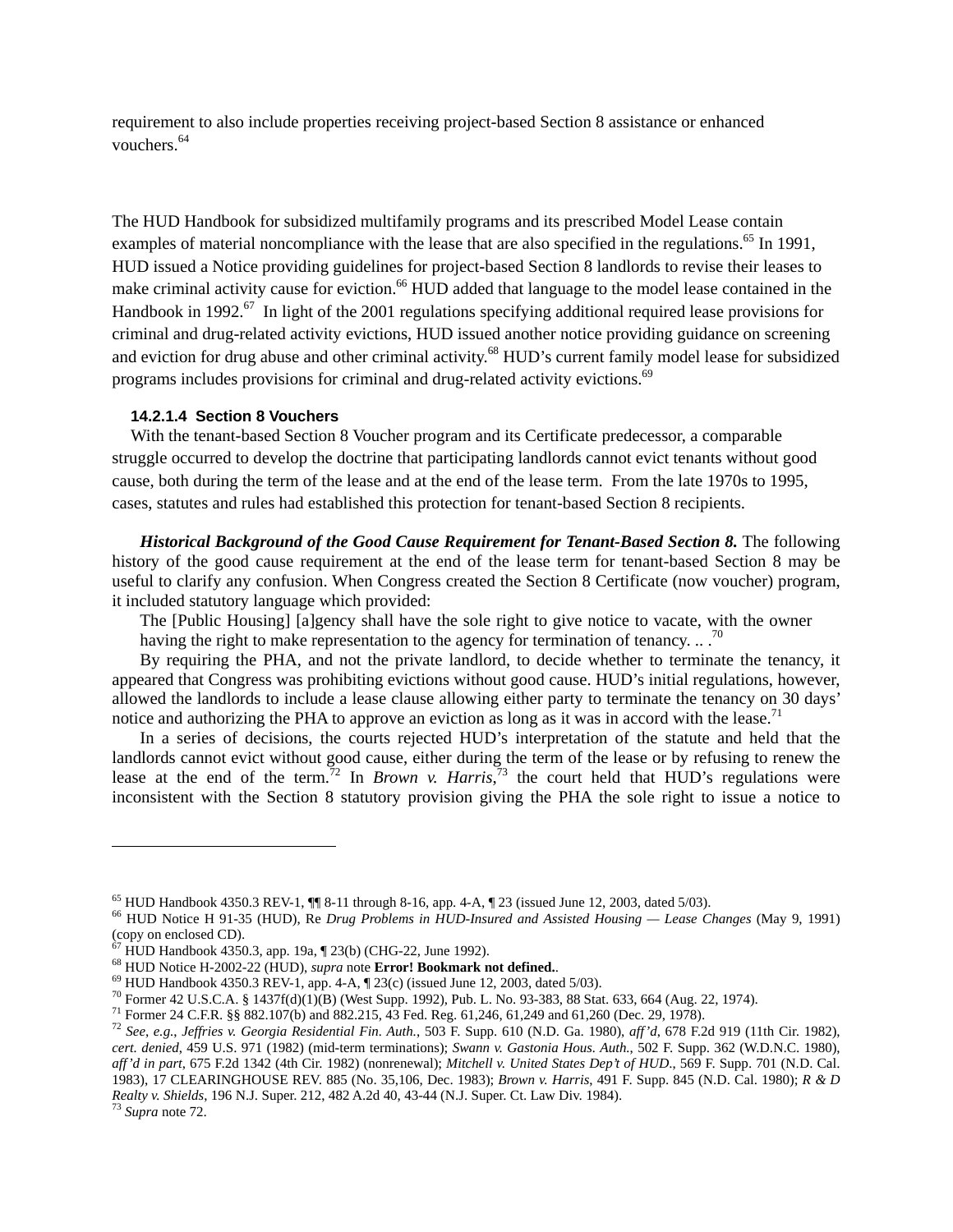vacate. In *Jeffries v. Georgia Residential Finance Authority*,<sup>74</sup> the court went further, holding that the PHA must determine whether the landlord has good cause to request termination in the middle of the lease term. In *Swann v. Gastonia Housing Authority*, 75 the court took the final step of deciding that a landlord could not refuse to renew the lease in the absence of good faith business reasons or other good cause.

As these principles were being developed in the courts, HUD went to Congress in the spring of 1981, seeking an amendment that would have both eliminated the PHA's role in the Section 8 Existing Housing eviction process and erased any good cause requirement, relegating tenants to the protections provided by state courts and state law, if any.<sup>76</sup> The eventual statutory amendment eliminated the requirement that the PHA give the notice to vacate, but required the landlord to have good cause before terminating the tenancy. The statute as amended in 1981 provided:

[T]he owner shall not terminate the tenancy except for serious or repeated violation of the terms and conditions of the lease, for violation of applicable Federal, State, or local law, or for other good cause.  $.77$ 

The primary legislative history of this statutory provision indicates that Congress intended to require landlords to have good cause to terminate tenancies at any time, unless they, in good faith, were going to cease to participate in the program.78

 $HUD$ 's initial set of interim regulations to implement the 1981 statutory amendment<sup>79</sup> were severely criticized and eventually held invalid, because they allowed an owner to avoid the good cause requirement when removing the particular unit in question from the Section 8 program.<sup>80</sup> In light of the *Mitchell* decision, as well as adverse comments received on its interim regulations, HUD published radically different final regulations in March of 1984.<sup>81</sup> Those regulations created a tenancy of an indefinite, as opposed to a fixed, term.<sup>82</sup> The tenancy could be terminated by the landlord only for serious or repeated lease violations, violations of state or local law or other good cause. The regulations specified examples of good cause, indicating that good cause could be either tenant misbehavior or good faith business or other reasons for terminating the tenancy.<sup>83</sup>

 HUD's 1984 regulations initially raised the question of whether a landlord could evict for good cause during the first year of the lease, even if the grounds were unrelated to tenant misbehavior. The statute in effect at the time required leases under the Section 8 program to have a term of at least one year. $84$  HUD initially took the position that the landlord could still have a one-year lease that could be terminated for good faith business reasons before the year expired, but a court invalidated that position.<sup>85</sup> HUD then issued a conforming notice in the Federal Register<sup>86</sup> and eventually amended the regulations to provide that during the first year of the lease the landlord could not evict for good cause other than tenant malfeasance or nonfeasance. 87

When the Voucher program was enacted in 1983, tenant advocates were concerned that a struggle

<sup>&</sup>lt;sup>74</sup> Jeffries v. Georgia Residential Fin. Auth., supra note 72.

<sup>&</sup>lt;sup>75</sup> *Swann v. Gastonia Hous. Auth.*, *supra* note 72.<br><sup>76</sup> S. 1197, 97th Cong., 1st Sess. (1981).<br><sup>77</sup> Former 42 U.S.C.A. § 1437f(d)(1)(B) (West Supp. 1992), Pub. L. No. 97-35, 95 Stat. 357, 407 (Aug. 13, 1981).

<sup>&</sup>lt;sup>78</sup> H.R. CONF. REP. NO. 208, 97th Cong., 1st Sess. 673, 694-95 (1981). The Senate Report on the HUD bill which was rejected in conference is S. REP. NO. 139, 97th Cong., 1st Sess. (1981).<br><sup>79</sup> Former 24 C.F.R. § 882.215, 47 Fed. Reg. 33,497, 33,500 (Aug. 3, 1982).

<sup>&</sup>lt;sup>80</sup> Mitchell v. United States Dep't of HUD., supra note 72; R & D Realty v. Shields, supra note 72.<br><sup>81</sup> Former 24 C.F.R. § 882.215 (1995), 49 Fed. Reg. 12,215, 12,242 (Mar. 29, 1984).<br><sup>82</sup> See id.<br><sup>83</sup> In this regard, o the housing for HUD-assisted residential purposes, was subsequently corrected to cover only a landlord's desire to remove the property from residential rental use. 49 Fed. Reg. 14,729 (Apr. 13, 1984). This deletion of the words "HUD-assisted" indicated that an owner's desire not to participate in the Section 8 program was no longer *per se* good cause to terminate the tenancy.<br><sup>84</sup> See former 42 U.S.C.A. § 1437f(d)(1)(B)(i) (West Supp. 1992).<br><sup>85</sup> Levy v. Department of H

HOUSE REV. 187 (No. 38,811, June 1985).

<sup>86 50</sup> Fed. Reg. 15,733 (Apr. 22, 1985).

 $87$  Former 24 C.F.R. §  $882.215(c)(3)$  (1993).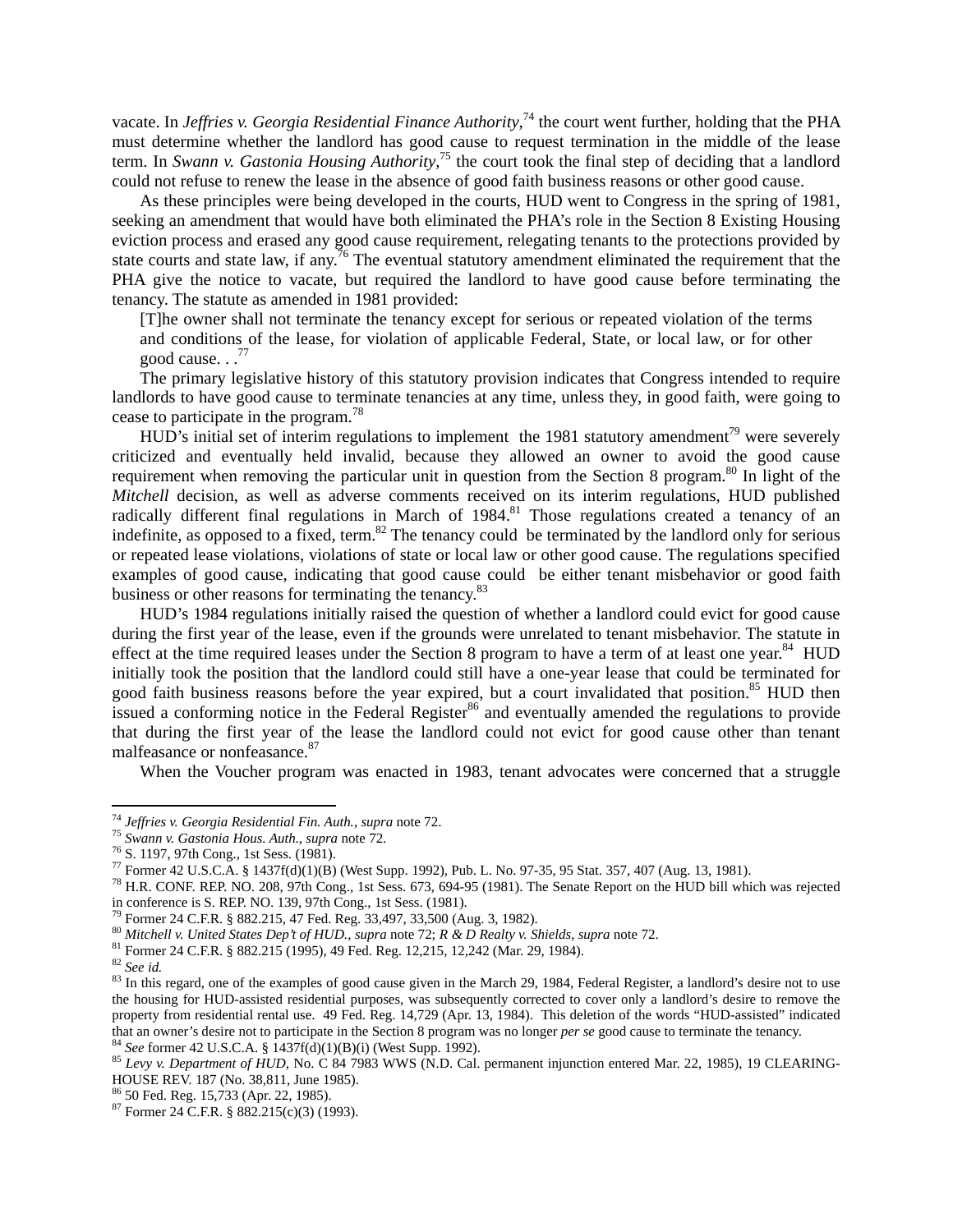similar to the one that occurred with respect to public housing would be necessary to establish the good cause requirement for that program as well, because the statute did not specify that the tenants could be evicted only for good cause.<sup>88</sup> However, when HUD first made Voucher funds available, it provided that Voucher tenants would have the same eviction protections as Section 8 Certificate holders, including leases of indefinite terms that could be terminated only for good cause.<sup>89</sup> When those rules were finally promulgated as regulations, HUD retained the good cause for eviction requirement.<sup>90</sup>

 In 1995, HUD changed its position once again and authorized the use of fixed-term leases in the Certificate and Voucher programs.<sup>91</sup> The revised regulations required the lease to have an initial term for at least one year and to renew either for indefinite terms or for fixed terms, for example, month-to-month or year-to-year. Under the regulations, the lease had to include language providing for automatic renewal after the initial term expired. If the owner wished to terminate the tenancy during the lease or on its ending date, he would still have to have good cause, because the lease automatically renewed unless the owner terminated it and the owner could only terminate it for violations of the lease or state law or other good cause.<sup>92</sup> Congress, however, reentered the controversy in 1996, for the first time taking a step backward in the effort to provide tenants protections against evictions without cause. For fiscal years 1996-1998, Congress suspended the statute upon which the requirement of automatic renewal is based, substituting a requirement allowing the landlord to terminate the tenancy without cause at the end of the lease.<sup>93</sup> HUD did not amend its regulations, because the statutory change was temporary, but it issued an implementing Notice, explaining how the change was to be made.<sup>94</sup> Subsequently, with the enactment of the Quality Housing and Work Responsibility Act of 1998, Congress made permanent the statutory provision limiting the good cause protection for voucher tenants to the term of the lease.<sup>95</sup> HUD then implemented the requirements,<sup>96</sup> establishing the current governing rules. Note that some landlords, however, may not have yet revised their leases to reflect these changes in the law. Finally, in some jurisdictions, state or local rent and eviction control or tax abatement laws may limit an owner's ability to pull out of the voucher program at lease expiration by offering a renewal at the full contract rent without the Section 8 subsidy. $97$ 

14.2.4.3 Eligibility for additional subsidies

<sup>&</sup>lt;sup>88</sup> Former 42 U.S.C.A. § 1437f(o) (West Supp. 1992), added by Pub. L. No. 98-181, § 207, 97 Stat. 1153, 1181 (1983).<br><sup>89</sup> Notice, 49 Fed. Reg. 28,458 (July 12, 1984), and Notice, 50 Fed. Reg. 19,475, 19,485-86 (May 8, 19

<sup>&</sup>lt;sup>92</sup> Former 24 C.F.R. § 982.310 (1996), added at 60 Fed. Reg. 34,704 (July 3, 1995).<br><sup>93</sup> Pub. L. No. 104-134, § 203 of § 101(e), 110 Stat. 1321, 1321-281 (Apr. 26, 1996); Pub. L. No. 104-204, § 201(e), 110 Stat. 2873, 2893 (Sept. 26, 1996); Pub. L. No. 105-65, § 201(b), 111 Stat. 1343, 1364 (Oct. 27, 1997).

<sup>94</sup> HUD Notice PIH 96-23, *Omnibus Consolidated Rescissions and Appropriations Act of 1996 Statutory Changes Affecting the*  Administration of the Section 8 Certificate, Voucher, and Moderate Rehabilitation Programs, ¶ 2(B) (May 1, 1996).<br><sup>95</sup> See Quality Housing and Work Responsibility Act of 1998, supra note 22, Pub. L. No. 105-276, § 545(a),

<sup>(1998).</sup> 

<sup>96</sup> *See* 24 C.F.R. § 982.310 (2001), *as amended by* 66 Fed. Reg. 28,776, 28,804-28,805 (May 24, 2001), *codified at* 24 C.F.R. at § 982.310(c), (h); § 982.551(*l*), (m) (2003).<br><sup>97</sup> *See, e.g., Rosario v. Diagonal Realty, 872 N.E.2d 860 (N.Y. 2007) (rejecting federal preemption claim based upon repeal of* 

federal good cause requirement and upholding application of local rent stabilization laws requiring lease renewal on same terms and conditions to Section 8 voucher tenants, effectively prohibiting owners from refusing voucher at end of lease term), *aff'g* 32 A.D.3d 739 (N.Y. App. Div. 2006); *Cosmopolitan Assocs. v. Fuentes*, 812 N.Y.S. 2d 738 (N.Y. App. Term Jan. 2006) (owner accepting local tax abatements cannot withdraw from Section 8 under local law; no holding made concerning other potentially applicable local laws); *Barrientos v. 1801-1825 Morton, LLC*, 583 F.3d 1197 (9th Cir. 2009) (voucher tenants covered by local eviction protections, which are not federally preempted); HUD Notice PIH 2009-18 (HA) (June 22, 2009) (clarifying continuing applicability of state and local tenant protection laws to Section 8 voucher holders).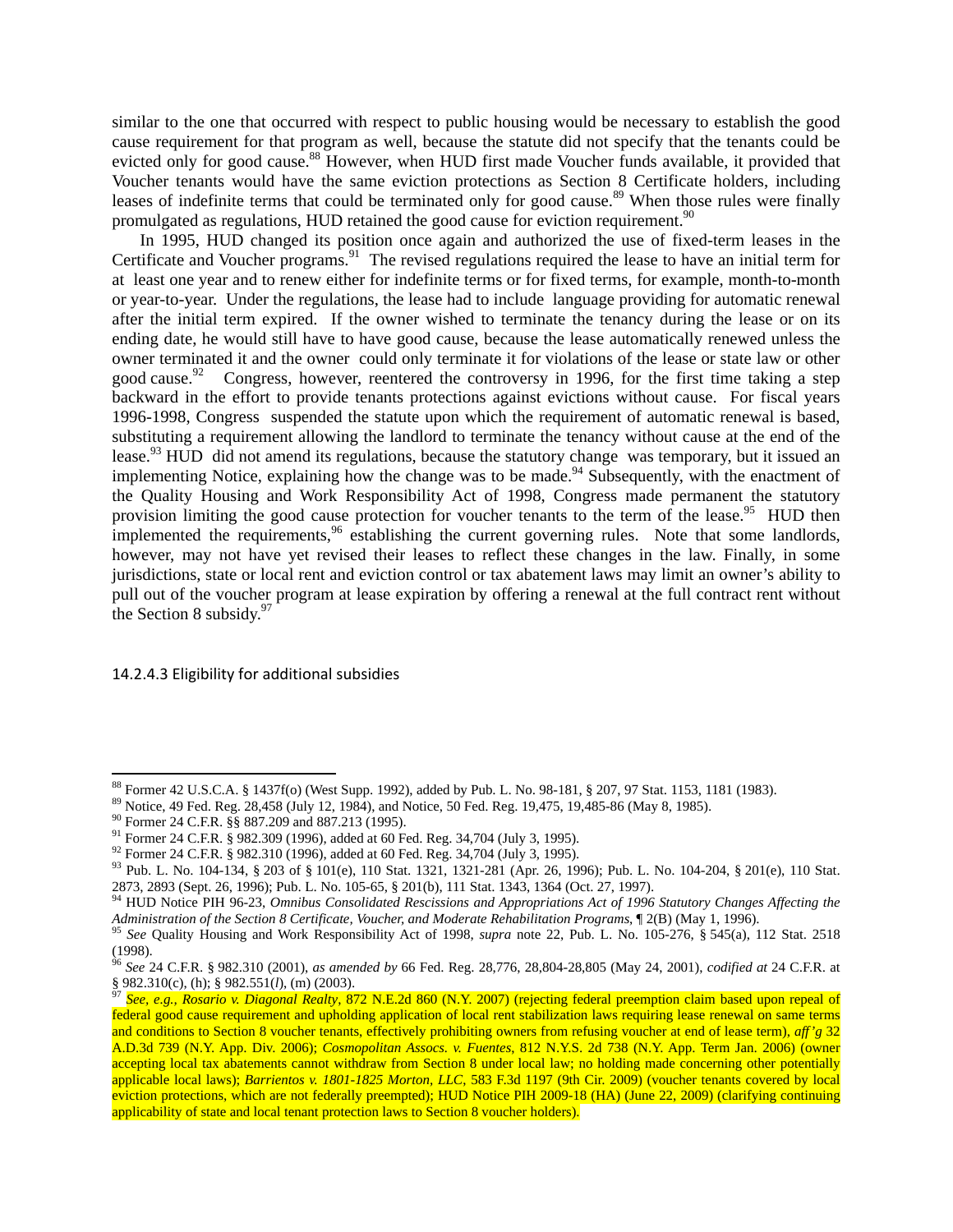At one time, other statutory provisions prohibited subsidized landlords from discriminating against certificate and voucher holders.<sup>98</sup> In the QHWRA of 1998, however, Congress repealed the provision that had barred landlords with one Section 8 contract from rejecting a certificate or voucher holder on that ground alone.<sup>99</sup> It also repealed a 1987 statute that had prohibited other HUD-subsidized landlords from discriminating against certificate and voucher holders.<sup>100</sup>

#### 14.2.4.4 Definition of Rent:

Although this principle is not made explicit in the regulations, it is supported by the history of the regulations. Under the original model lease circular, rent was separated from charges for damages and there was a specific provision requiring the PHA to accept rent without regard to any other charges owed by the tenant. In addition, the PHA was required to use a separate legal remedy to collect those charges, instead of an unlawful detainer action for nonpayment.101 This division between rent and extra charges was retained when the model lease requirements were later revised.<sup>102</sup>

## 14.2.4.5 Tender of Rent

Prior to the 1991 revisions of HUD's Public Housing regulations, an additional argument could be made to preserve the tenant's right to cure before the expiration of the federal 14-day notice period, and this argument may still be available. Under the old regulations the 14-day notice could be a notice only of proposed termination of the tenancy. That proposed termination could not become final until the grievance procedure had been exhausted or the time for requesting a hearing had elapsed and no hearing had been requested.<sup>103</sup> Only after the decision was final could the PHA take steps required by state law to evict the tenant. If the state law required a notice to vacate, it could not be issued until the decision to terminate had become final.<sup>104</sup> If under state law the notice to vacate had been phrased in the alternative, *i.e.*, pay or quit, then a tender of rent within that state law notice period would again defeat the PHA's right to evict.

## **14.2.6.7 Eligibility of Non‐Citizens**

After restricting eligibility of non‐immigrant foreign students in 1980, Congress enacted legislation in 1981 making some non-citizens ineligible for many HUD-assisted housing programs.<sup>105</sup> The legislation

<sup>98</sup> Pub. L. No. 100-242, §§ 147 and 183(c), 101 Stat. 1852 and 1872 (1988), *formerly codified at* 42 U.S.C.A. § 1437f(t) and former § 1437f note ("Nondiscrimination Against Section 8 Certificate Holders and Voucher Holders") (West 1994). *But see Peyton v. Reynolds Assocs.*, 955 F.2d 247 (4th Cir. 1992) (narrowly construing § 1437f(t)); *Salute v. Stratford Greens Apts.*, 136 F.3d 293 (2d Cir. 1998) (holding that landlord was not compelled by Fair Housing Act or § 1437f(t) to accept Voucher applicant ). *Compare Riddick v. Summit House, Inc*., 835 F. Supp. 137 (S.D.N.Y. 1993) (Section 221(d)(3) landlord with one Section 8 contract may not refuse to sign HAP contract for tenant-based Section 8 recipient because of now repealed § 1437f(t); remedy for owner's objections to contract's contents was to complain to HUD, and signing contract would not waive objections).<br><sup>99</sup> See Pub. L. No. 105-276, § 554, 112 Stat. 2518 (1998), *repealing* 42 U.S.C.A. § 1437f(t) (West Supp.

Stat. 1815, 1872 (Feb. 5, 1988), noted after 42 U.S.C.A. § 1437f (West 2003) ("Nondiscrimination Against Section 8 Certificate Holders and Voucher Holders"). However, another explanation for repeal of this provision could be that it was no longer necessary in light of 12 U.S.C.A. § 1715z-1b(b) (West 2001) (prohibiting interference with tenants' efforts to get rent subsidies or other public assistance).<br><sup>101</sup> HUD Circular, RHM 7465.8, *supra* note **Error! Reference source not found.**, App. 1, ¶7.

<sup>&</sup>lt;sup>102</sup> See 39 Fed. Reg. 39,285, 39,286 (Nov. 6, 1974) (proposed 24 C.F.R. § 410.53); Introductory Comment No. 4, 40 Fed. Reg. 33,402 (Aug. 7, 1975).<br><sup>103</sup> Staten v. Housing Auth. of Pittsburgh, 469 F. Supp. 1013 (W.D. Pa. 1979).

<sup>&</sup>lt;sup>104</sup> Id. See also Housing Auth. of Atlanta v. Berryhill, 146 Ga. App. 374, 246 S.E.2d 406 (1978). <sup>105</sup> 42 U.S.C.A. § 1436a (West 2003). See generally § 2.2.3, supra.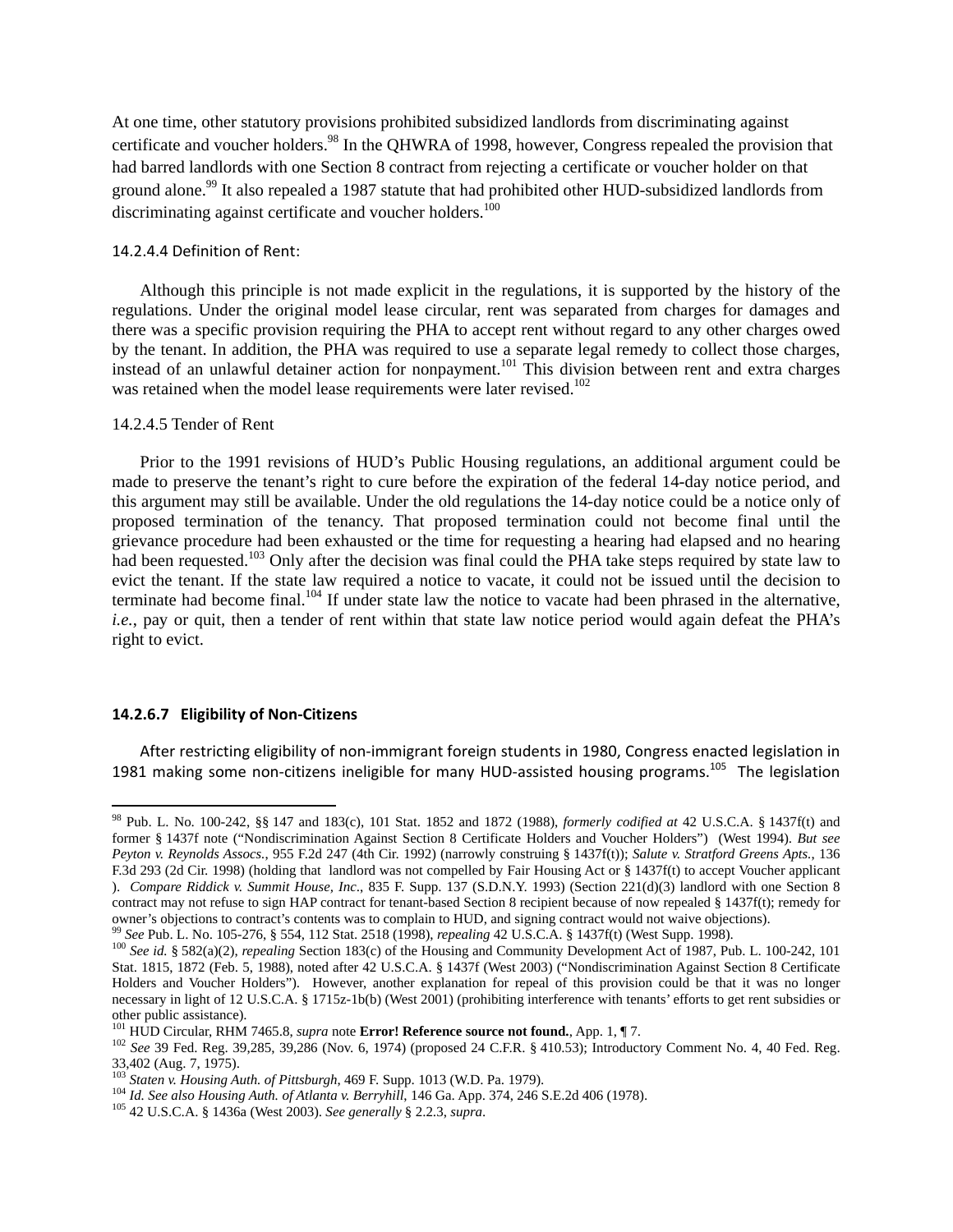was intended primarily to deny subsidized housing to undocumented immigrants. Three times since then, Congress has amended that legislation.<sup>106</sup> On several occasions HUD issued proposed regulations to implement these laws, some of which would have required the eviction of tenants made ineligible under the legislation.<sup>107</sup> Finally, in 1995, HUD issued final regulations to implement these laws as they were in effect at that time.<sup>108</sup> In 1999, HUD amended these regulations<sup>109</sup> in order to implement the most recent amendment, contained in Section 592 of the Quality Housing and Work Responsibility Act of 1998, which precludes PHAs from declining to implement the prior statutory restrictions.<sup>110</sup> The 1999 regulations also finalized provisions of the 1996 Immigration  $Act^{111}$  that placed restrictions on assistance that may be provided to non‐citizens. The 1996 Immigration Act had been implemented by HUD with the publication of an interim rule in November 1996, $^{112}$  and the 1999 regulations made those interim rule changes final.<sup>113</sup> *See generally* § 2.2.3, *supra*, on the non‐citizen eligibility rules.

## **14.2.7.3 Criminal Conduct**

1988, although many PHAs and owners included lease provisions addressing the subject, none of the federal statutes expressly addressed evictions for criminal activity. That year, Congress amended the public housing legislation to make criminal activity grounds for eviction from public housing in certain circumstances, and in 1990 refined the 1988 amendment. With those amendments Congress required that the activity must threaten PHA employees or the health, safety or right to peaceful enjoyment of the premises by other tenants or be drug-related activity on or near the premises and that the tenant, other household members, guests or others under the tenant's control must have engaged in the criminal activity.<sup>114</sup>

Not much legislative history exists on the 1988 amendment, because it was rushed through Congress near the end of that election year. However, when the 1990 amendments were made, the Senate report did specify that each case must be judged on its merits, with the exercise of wise and humane judgment by the PHA and the eviction court. That report, by way of example, indicates that an eviction would not be appropriate if the tenant did not know of the criminal activities or had taken

<sup>106</sup> *See* Quality Housing and Work Responsibility Act of 1998, *supra* note 22, Pub. L. No. 105-276, § 592, *amending* Section 214 of the Housing and Community Development Act of 1980, *codified at* 42 U.S.C.A. § 1436a (West 2003); Pub. L. No. 100-242,

 $^{107}$  E.g., 51 Fed. Reg. 11,198 (Apr. 1, 1986).<br> $^{108}$  60 Fed. Reg. 14,816 (Mar. 20, 1995), now codified at 24 C.F.R. Part 5, Subpart E (2003). These final regulations became effective June 19, 1995. Proposed regulations had been published by HUD in 1994. 59 Fed. Reg. 43,900 (Aug. 25, 1994). *See HUD Issues New Regulations on Undocumented Immigrants*, 24 HOUS. L. BULL. 92 (Sept./Oct. 1994) and *Non-Citizens Rights to Housing Assistance*, 26 HOUS. L. BULL. 170 (Dec. 1996). 109 64 Fed. Reg. 25,726-25,733 (May 12, 1999), *codified at* 24 C.F.R. §§ 5.500-5.528 (2003). *See also HUD Finalizes Rules* 

Restricting Housing Assistance for Non-Citizens, 29 HOUS. L. BULL.122 (June 1999).<br><sup>110</sup> See Quality Housing and Work Responsibility Act of 1998, *supra* note 22, Pub. L. No. 105-276, § 592, 112 Stat. 2461 (Oct.

<sup>21, 1998),</sup> *amending* Section 214 of the Housing and Community Development Act of 1980, *codified at* 42 U.S.C.A. § 1436a (West 2003).

<sup>&</sup>lt;sup>111</sup> The Use of Assisted Housing by Aliens Act of 1996, Title V, Subtitle E of the Illegal Immigration Reform and Immigrant Responsibility Act of 1996, Pub. L. No. 104-208, §§ 571-577, 110 Stat. 3009-546 (Sept. 30, 1996).

<sup>112</sup> *See* 61 Fed. Reg. 60,537 (Nov. 29, 1996) (interim rule imple-menting 1996 Immigration Act).

<sup>113</sup> *See* 64 Fed. Reg. 25,726‐25,733 (May 12, 1999), *codified at* 24 C.F.R. §§ 5.500‐5.528 (2003).

<sup>114</sup> *See* Pub. L. No. 100-690, § 5101, 102 Stat. 4300 (Nov. 18, 1988), and amended by Pub. L. 101-625, § 504, 104 Stat. 4185 (Nov. 28, 1990). *See Boston Hous. Auth. v. Guirola*, 410 Mass. 820, 575 N.E.2d 1100 (1991) (Public housing tenant can be evicted for the unlawful conduct of regular occupant, even if not listed on lease); *Chavez v. Hous. Auth. of El Paso*, 973 F.2d 1245 (5th Cir. 1992) (PHA policy of evicting tenants for criminal activities of their guests and relatives is constitutional).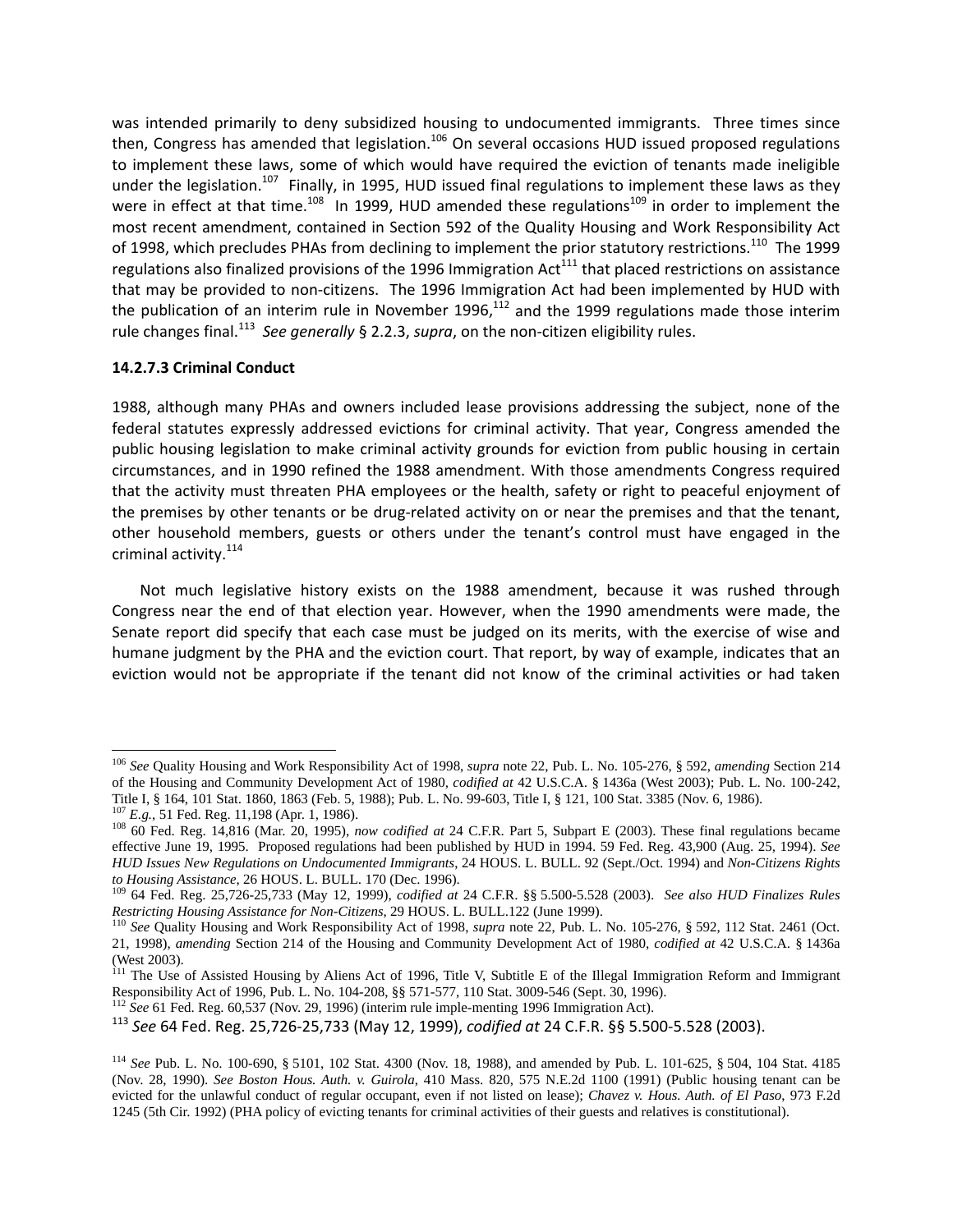reasonable steps under the circumstances to prevent the crime.<sup>115</sup> In *Rucker*, the Supreme Court chose to reject this history.<sup>116</sup>

Between 1988 and 1991, HUD implemented that statute in two forms. First it published a notice in the 1989 Federal Register, alerting the PHAs to the statutory amendment, directing them to conform their leases to the statute and explaining that the PHA should exercise wise and humane judgment in each case, weighing the interests of all concerned, when deciding whether or not to evict a particular tenant.<sup>117</sup> Then in 1991 HUD revised its regulations on public housing leases, specifying in language similar to the statute that criminal activity can be cause for eviction.<sup>118</sup> HUD's regulations also granted the PHA discretion to consider all the circumstances of the case when deciding whether to evict and authorized the PHA to allow innocent family members to remain if the offender was barred from residing in the unit. $^{119}$ 

Other statutory provisions making criminal activity grounds for eviction govern the tenant‐based Section 8 programs and were added in 1990 (for Certificates) and in 1998 (for vouchers).<sup>120</sup> Modeled after the public housing statute, they make criminal activity by the tenant, other household members or others under the tenant's control that either threatens others or is drug‐related and located *on or near* the premises grounds for eviction. HUD revised the Section 8 Certificate and Voucher eviction regulations to reflect the first statutory change in July 1995,<sup>121</sup> with subsequent revisions in 2001.

However, HUD's Model Lease for those programs included a general clause under which the tenant agrees not to engage in or permit unlawful activities in the unit, in the common areas or on the project grounds.<sup>122</sup> In addition, HUD issued a 1991 Notice authorizing landlords who are required to use that lease to modify it, after following the normal lease modification procedures, to make the language closer to the public housing statute.<sup>123</sup> In 1992, HUD then amended the Model Lease to incorporate the language that previously was in the Notice.<sup>124</sup> In 1996 HUD finally amended its regulations regarding evictions from project‐based Section 8 and other HUD‐subsidized housing to require eviction for criminal activity.<sup>125</sup>

Congress again addressed evictions for criminal activity in 1996 when enacting the Housing Opportunity Program Extension Act.<sup>126</sup> That statute amended the public housing statute, but not the tenant-based Section 8 statutes, on evictions for drug-related criminal activity to eliminate the

<sup>&</sup>lt;sup>115</sup> S. REP. NO. 316, 101st Cong., 2d Sess. 179 (June 8, 1990).

<sup>&</sup>lt;sup>116</sup> HUD v. Rucker, supra note 12; Rucker v. Davis, supra note 12.<br><sup>117</sup> HUD Notice, *Termination of Public Housing Tenancy for Drug-Related Criminal Activity*, 54 Fed. Reg. 15,998 (Apr. 20, 1989).

<sup>&</sup>lt;sup>118</sup> See 56 Fed. Reg. 51,560, 51,578 (Oct. 11, 1991). Those regulations were previously published in different form at 53 Fed. Reg. 33,216, 33,306 (Aug. 30, 1988), then withdrawn at 54 Fed. Reg. 6,886 (Feb. 15, 1989) and subsequently published as proposed regulations at 56 Fed. Reg. 6,248 (Feb. 14, 1991).<br><sup>119</sup> 24 C.F.R. § 966.4(*l*)(5)(vii) (2003).

<sup>&</sup>lt;sup>120</sup> 42 U.S.C.A. § 1437f(d)(1)(B)(iii) and § 1437f(o)(7)(D) (West 2003).<br><sup>121</sup> 24 C.F.R. § 982.310 (2001), added at 60 Fed. Reg. 34,704 (July 3, 1995), and as revised at 66 Fed. Reg. 28,776, 28,804-28,806 (May 24, 2001).

<sup>122</sup> HUD Handbook 4350.3, app. 19a, ¶ 13(c) (Nov. 1981). *See also* HUD Handbook 4350.3 REV-1, app. 4-A, ¶ 13(c) (12/07) (current version).

<sup>123</sup> HUD Notice H 91-35, Re *Drug Problems in HUD-Insured and Assisted Housing — Lease Changes* (May 9, 1991) (copy on Companion Website).

<sup>124</sup> HUD Handbook 4350.3, app. 19a, ¶ 23(b) (CHG-22, June 1992); *see also* Handbook 4350.3 REV-1, app. 4-A, ¶ 23(c) (12/07)  $($ Current version).

<sup>125</sup> Fed. Reg. 47,379 (Sept. 6, 1996), *codified at* 24 C.F.R. §§ 247.3(a), 880.607(b)(3), 881.601, 883.701, 886.128, 886.328 (1997). Those regulations were again revised in 2001, 66 Fed. Reg. 28,776 (May 24, 2001). 126 Pub. L. No. 104-120, § 9, 110 Stat. 834, 836 (Mar. 28, 1996).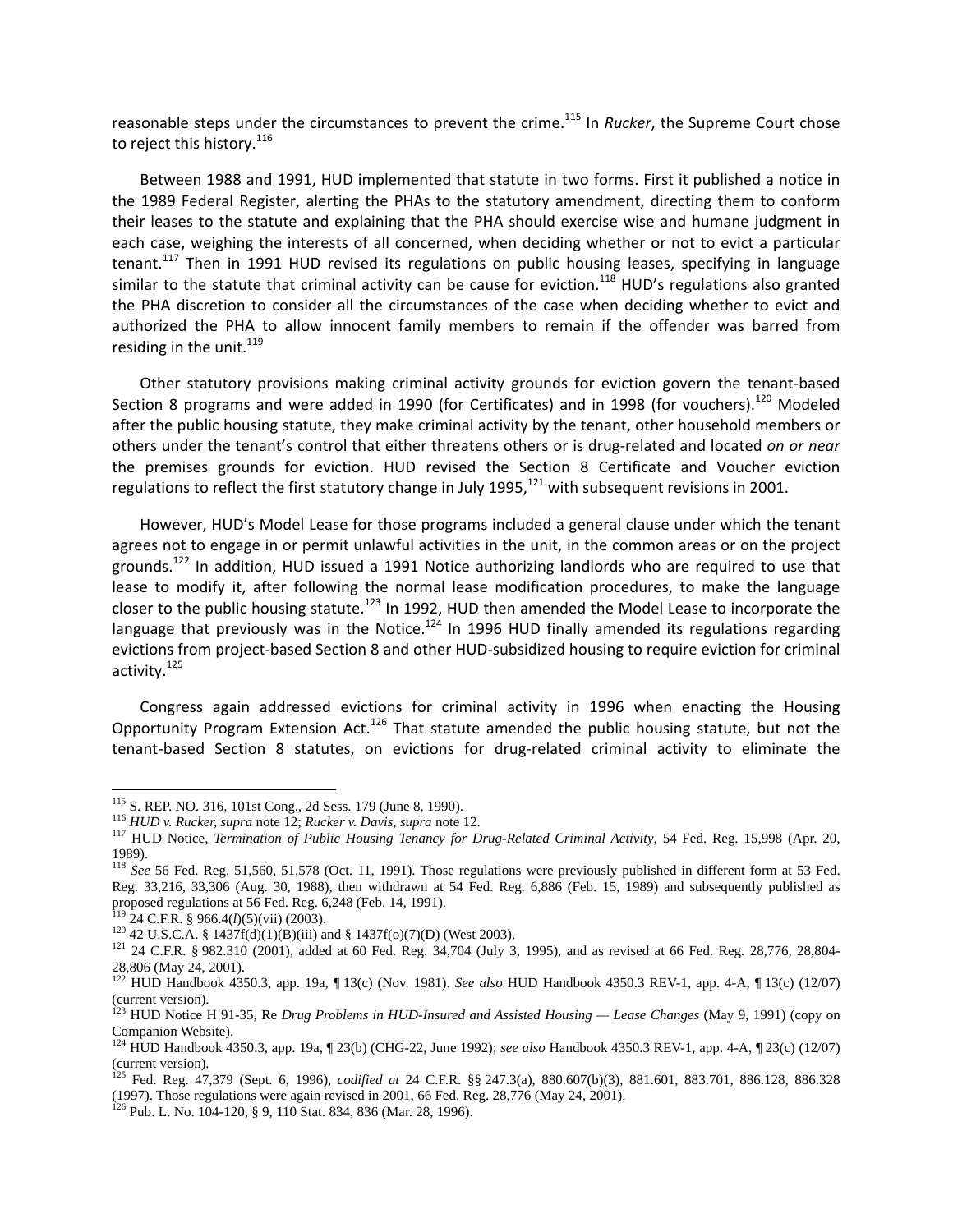requirement that the activity at least be *near* the premises.<sup>127</sup> It also amended the public housing grievance procedure statute to allow PHAs to by‐pass the grievance procedure for evictions involving drug-related criminal activity even if that activity is not near the premises.<sup>128</sup> The statute also required PHAs to establish standards for evicting tenants from public housing or terminating their Section 8 assistance if they are illegally using drugs or if their abuse of alcohol is determined by the PHA to interfere with the health, safety or right to peaceful enjoyment of the premises by other residents of the project.<sup>129</sup> Finally, the Extension Act authorized PHAs to secure criminal records from law enforcement agencies and the National Crime Information Center for purposes of public housing evictions.<sup>130</sup> Juvenile records were excluded if they are confidential under state law and tenants must be given an opportunity to dispute the accuracy and relevance of the record before any adverse action is taken. $^{131}$ 

Congress also added additional grounds for eviction from public housing, the Section 8 programs and HUD-subsidized housing with the enactment of the 1996 welfare reform law.<sup>132</sup> That law required that PHAs and subsidized owners include in their leases clauses allowing for eviction if a tenant (1) is fleeing to avoid prosecution, or custody or confinement after conviction for a felony crime or (2) is violating a condition of probation or parole. $133$ 

In 1997 HUD proposed regulations to implement the various 1996 amendments, $134$  but before finalizing them in 2001, HUD took two other administrative implementation actions. One was the issuance of a Notice that explains how PHAs should implement the statute and its limitations.<sup>135</sup> Reviewing that notice closely may be useful when handling cases in which the Extension Act comes into play.

In the wake of President Clinton's announcement of the policy in his 1996 State of the Union address, HUD's other action was to release a public relations document entitled "One Strike and You're Out."<sup>136</sup> That release was HUD's effort to get PHAs to evict more families as the way of combating drug dealing and violent crime in public housing. To do so, HUD resorted to simplistic, catchy phrases and exhorted PHAs to take swift, dramatic actions. In large print ‐‐ the title, subtitles and first paragraphs of each section -- the document conveyed a single message: PHAs should crack down on entire families by being more aggressive on evictions. On the extremely controversial issue of tenant's absolute liability for the conduct of other household members and guests, HUD entitled its discussion, "Make tenants

 $127$  See id., § 9(a)(2).

<sup>&</sup>lt;sup>128</sup> See id., § 9(a)(1).<br><sup>129</sup> See id., § 9(a)(1).<br><sup>129</sup> See id., § 9(d), 110 Stat. 834, 837.<br><sup>129</sup> The regulations implementing the provisions on access to criminal records and information were published at 66 Fed. Reg. 28,776, 28,794-28,796 (May 24, 2001), *codified at* 24 C.F.R. §§ 5.901- 5.905 (2003). Because the law authorizes only PHAs to obtain this information, it is unclear whether private owners of HUD-assisted properties must work with PHAs to obtain this information. *See generally* § 2.6.2.6, *supra*. HUD's 2007 Handbook revisions cautioned owners to carefully and consistently implement all criminal background checks and decision-making procedures, which must be included in their Tenant Selection Plan. HUD Handbook 4350.3, REV-1, CHG-2 ¶ 8-14 B (6/07). HUD also added procedures for owners who choose to request criminal records checks through a PHA. HUD Handbook 4350.3, REV-1, CHG-2 ¶ 8-14 C (6/07).

<sup>&</sup>lt;sup>131</sup> 42 U.S.C.A. § 1437d(q) (West 2003), *as amended by* Pub. L. No. 104-120, § 9(b), 110 Stat. 834, 836 (Mar. 28, 1996).<br><sup>132</sup> Personal Responsibility and Work Opportunity Act of 1996, *supra* note 42.<br><sup>133</sup> Id.<br><sup>134</sup> S

<sup>(</sup>May 9, 1997) (Public Housing) (withdrawn at 64 Fed. Reg. 23,460 (April 30, 1999)). For a discussion of the proposed 1997 regulations and the statutory background in the 1996 Extension Act, *see HUD Proposes Regulations on Admissions, Evictions and Subsidy Terminations*, 27 HOUS. L. BULL. 81 (June 1997). With the publication of the final regulations in 2001, HUD finally implemented these statutory provisions. See 66 Fed. Reg. 28,776 (May 24, 2001).<br><sup>135</sup> HUD Notice PIH 96-27, Occupancy Provisions of the Housing Opportunity Program Extension Act of 1996 (May 13, 1996).<br><sup>136</sup> HUD No

<sup>(</sup>Apr. 12, 1996).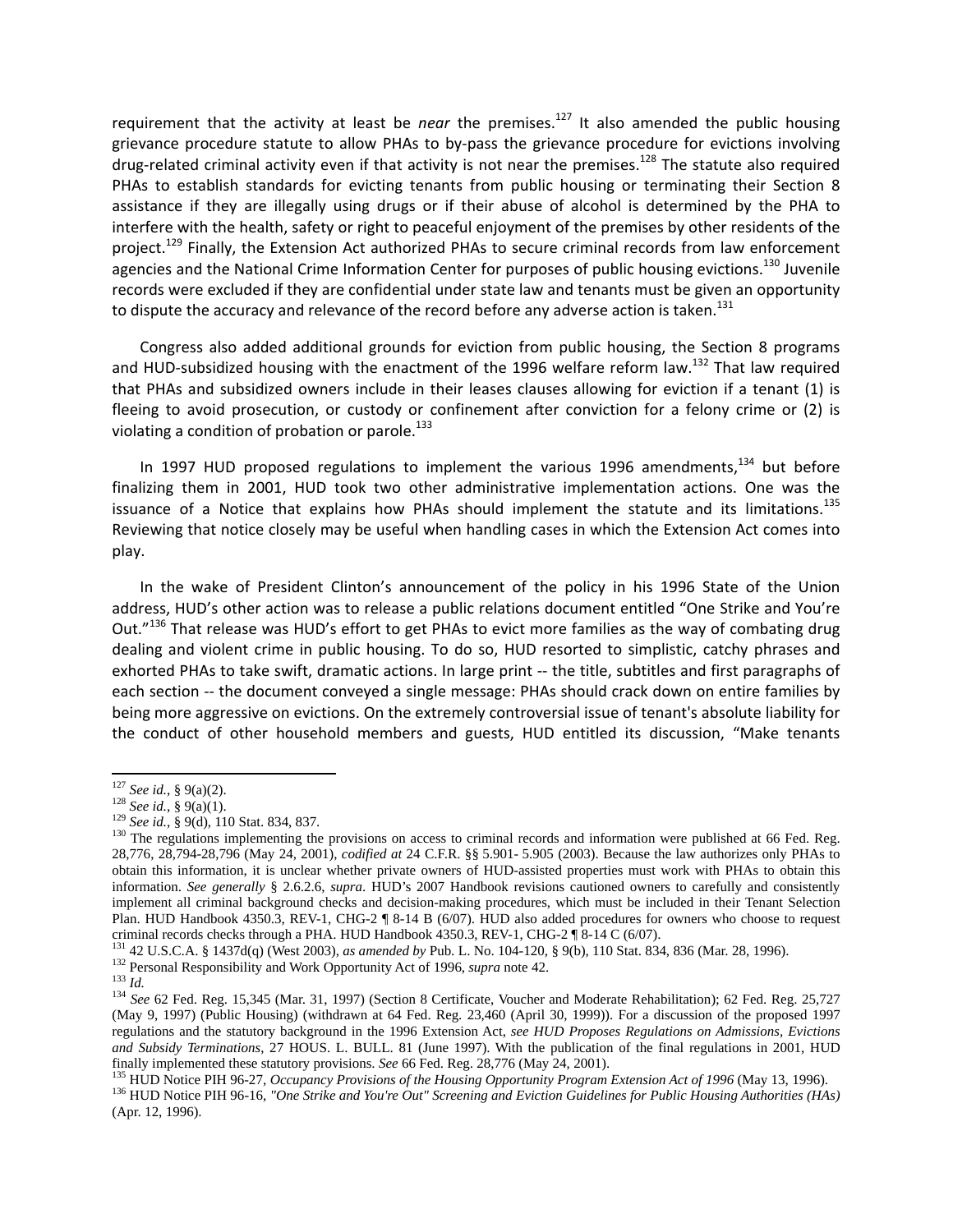responsible for the conduct of everyone in their households."<sup>137</sup> The first of the three paragraphs dedicated to this issue discusses solely the position that every tenant should be held liable for the conduct of her family members and guests. HUD simplistically stated, "A promise is a promise," asserting that a tenant who has promised a crime‐free household should be responsible "regardless of whether he or she was personally engaged in the prohibited drug or other criminal activity."<sup>138</sup>

Congress then revisited the issue of eviction for drug and criminal activity in 1998 with the Quality Housing and Work Responsibility Act of 1998 ("QHWRA").<sup>139</sup> Congress first added to the categories of cases excluded from the public housing grievance procedure by excluding eviction cases involving violent criminal activity or activity resulting in a felony conviction.<sup>140</sup> Congress also expanded the coverage of the provision added by the Extension Act of  $1996<sup>141</sup>$  concerning eviction of tenants illegally using drugs or abusing alcohol, <sup>142</sup> applying it to project-based Section 8, HUD-subsidized and RHSsubsidized projects.<sup>143</sup> For public housing, QHWRA required PHAs to include lease clauses providing for eviction for illegal drug use and alcohol abuse and furnishing false information about rehabilitation from drug use or alcohol abuse.<sup>144</sup> Finally, in the appropriations bill accompanying QHWRA, Congress also mandated that PHAs establish eviction and termination standards for public housing and Section 8 assistance for any person convicted of manufacturing or producing methamphetamine on the premises in violation of any Federal or State law.<sup>145</sup>

In April of 1999, HUD withdrew its 1997 proposed rule on evictions and screening for criminal activity, drug-related activity and alcohol abuse.<sup>146</sup> Three months later, in July 1999, HUD published new proposed regulations to implement the again‐modified statutory requirements relating to eviction for drug-related and other criminal activity. <sup>147</sup> Finally, on May 24, 2001, HUD published a final rule on "One Strike" policies implementing these statutory amendments for all of the federal housing programs.<sup>148</sup> As noted, the changes in the final rule derived from several sources, including the Extension Act of 1996,<sup>149</sup> the welfare reform law,<sup>150</sup> and the 1998 QHWRA.<sup>151</sup> See the discussion *supra* at § 14.2.2.

<sup>&</sup>lt;sup>137</sup> *Id.* at 8.<br>
<sup>138</sup> *Id.*<br>
<sup>139</sup> *See* Quality Housing and Work Responsibility Act of 1998, *supra* note 22.<br>
<sup>140</sup> *Id.*§ 575(a), *codified at* 42 U.S.C.A. § 1437d(k) (West 2003).<br>
<sup>141</sup> The Extension Act of 1996,  $\frac{1437n(e)}{143}$ , codified at 42 U.S.C.A. § 13662 (West, WESTLAW through Pub. L. No. 108-140, 2003).<br><sup>143</sup> Id., codified at 42 U.S.C.A. § 13662 (requiring lease terms that allow for eviction for illegal drug use and alco

federally assisted housing); 42 U.S.C.A. § 13664 (defining "federally assisted housing") (West, WESTLAW through Pub. L. No. 108-140, 2003).

<sup>144</sup> *Id.,* § 575(b), *codified at* 42 U.S.C.A. § 1437d(*l*)(7) (West 2003); 42 U.S.C.A. § 13662, 13664 (West, WESTLAW through Pub. L. No. 108-140, 2003).<br><sup>145</sup> Fiscal Year 1999 Appropriations Act, Pub. L. No. 105-276, § 428, 112 Stat. 2511, *adding* 42 U.S.C.A. § 1437n(f) (West 2003).

<sup>&</sup>lt;sup>146</sup> See 64 Fed. Reg. 23.460 (Apr. 30, 1999) (proposed rule on changes to admission and occupancy requirements in the public housing and Section 8 programs; also announcing in the comments the withdrawal of the May 9, 1997, proposed rule and indicating intent to issue another proposed rule implementing the changes mandated by Congress in 1996 an

 $^{147}$  See 64 Fed. Reg. 40,262, 40,280 (July 23, 1999).<br><sup>148</sup> See 66 Fed. Reg. 28,776-28,806 (May 24, 2001) (codified in scattered sections of Title 24 of the 2003 Code of Federal Regulations, including Sections 5.850 -5.861 (Federally Assisted Housing); Parts 960 and 966 (Public Housing); Part 882 (Section 8 Moderate Rehabilitation); and Part 982 (Section 8 Voucher Program)). For a discussion of the regulations, *see Screening and Eviction for Drug Use and Other Criminal Activity in HUD-Assisted Housing*, 31 HOUS. L. BULL. 140 (June 2001).<br><sup>149</sup> See the Extension Act, *supra* note 21.

<sup>&</sup>lt;sup>150</sup> Personal Responsibility and Work Opportunity Act of 1996, *supra* note 42.<br><sup>151</sup> *See* Quality Housing and Work Responsibility Act of 1998, *supra* note 22.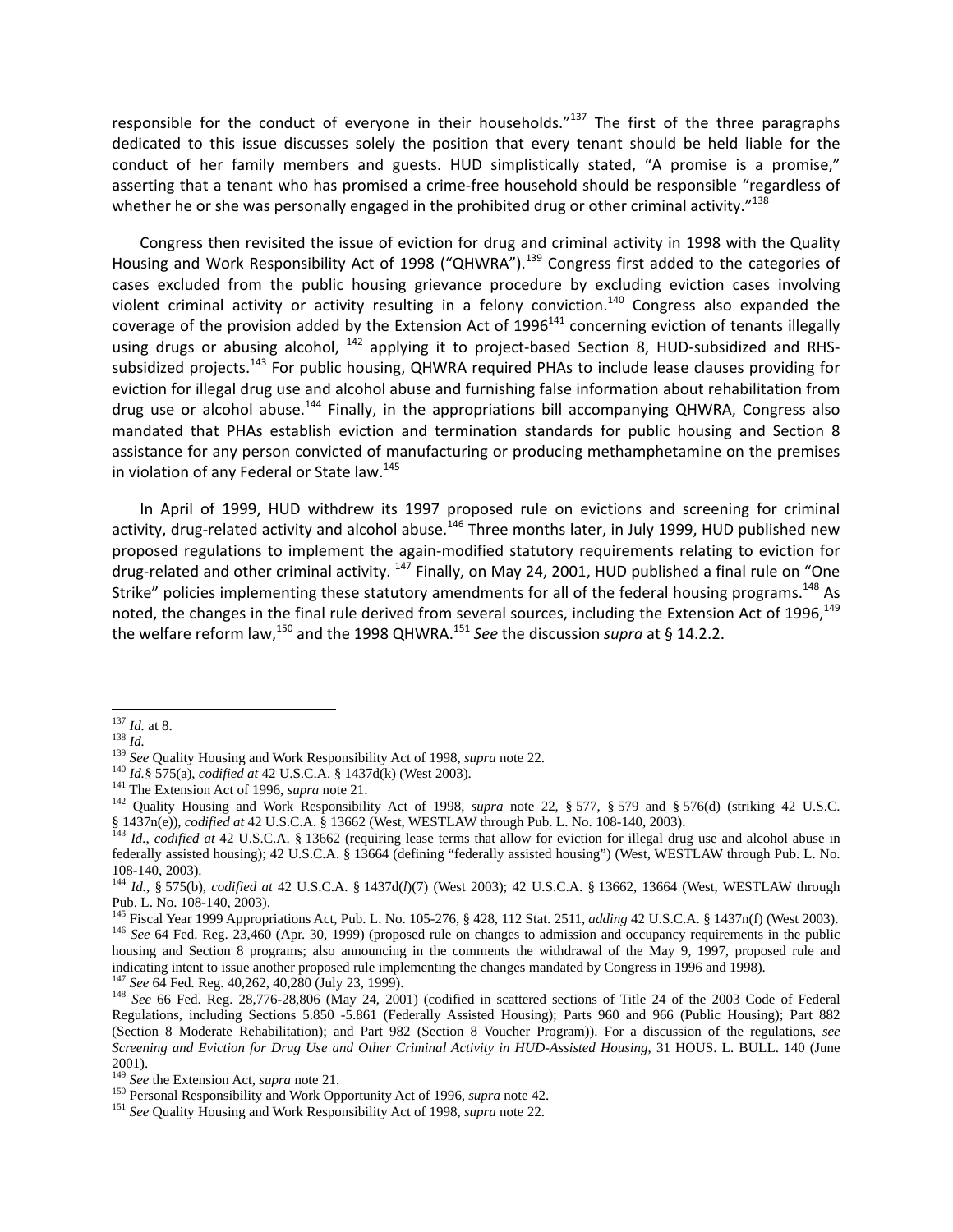#### **14.2.8.1 Refusal to Renew an Expiring Lease**

For the Section 8 Voucher program, HUD has taken a different approach. Originally, HUD's position was that tenant-based Section 8 landlords need not have good cause to evict, either during the term or at the end of the lease. In light of judicial decisions<sup>152</sup> and a statutory change in 1981,<sup>153</sup> HUD eventually published revised regulations in 1984 requiring good cause for evictions in the Section 8 Certificate program.<sup>154</sup> In those regulations HUD sought to avoid the problem of a landlord seeking to evict when a lease expired by requiring that leases be of an indefinite, instead of a fixed, term. Thus the leases would never expire and the issue whether the landlord could evict because a lease had expired and whether a landlord must have good cause to refuse to renew a lease would never arise. If a landlord wished to evict a tenant, he would have to follow HUD's requirements for terminating the lease, which include alleging and proving a breach or other good cause. HUD initially followed this same approach with the voucher regulations.<sup>155</sup>

When it revised the certificate and voucher regulations in 1995, HUD changed its approach again, because of criticism of the indefinite term leases by some landlord organizations. Under those regulations, certificate and voucher landlords were required to use leases that had an initial term of at least one year. At the end of the lease term, the lease automatically renewed by its own terms, either for another fixed term (i.e. month‐to‐month or year‐to‐year) or for an indefinite term (*i.e.*, a term without an end). The lease could only end if the owner or the tenant validly terminated the lease, they both agreed to terminate it, or the PHA terminated the HAP contract or the family's assistance.<sup>156</sup>

The next year, 1996, Congress amended its 1981 statute, for fiscal years 1996‐1998, limiting the good cause for eviction protection to the term of the lease and allowing the landlord to terminate the tenancy without cause at the end of the lease.<sup>157</sup> In the Quality Housing and Work Responsibility Act of 1998, Congress amended the voucher statue to limit the good cause protection to the term of the lease.<sup>158</sup> Congress thus made permanent the annual post-1996 appropriations act provisions<sup>159</sup> allowing voucher and Certificate landlords to evict at the end of a lease, either the initial term or a renewal term, without good cause. Congress also gave PHAs authority to approve voucher leases of less than one year if shorter terms are a prevailing market practice and will increase tenants' housing opportunities.<sup>160</sup> HUD has implemented these provisions in the current voucher regulations.

## **14.3 WHAT PROCEDURAL PROTECTIONS ARE REQUIRED?**

## **14.3.1.1 Public Housing (history)**

The development of procedural protections for tenants facing eviction from federal housing programs began with the public housing program, although not until nearly 30 years after the program

<sup>&</sup>lt;sup>152</sup> E.g., Mitchell v. United States Dep't of HUD, supra note 72.

<sup>&</sup>lt;sup>153</sup> See Pub. L. No. 97-35, § 326(e), 95 Stat. 407 (1981).<br>
<sup>154</sup> See 49 Fed. Reg. 12,242 (Mar. 29, 1984).<br>
<sup>154</sup> See former 24 C.F.R. §§ 887.209 and 887.213 (1993).<br>
<sup>156</sup> Former 24 C.F.R. § 982.309 (1996), *added at* 6 2873, 2893 (Sept. 26, 1996); Pub. L. No. 105-65, § 201(b), 111 Stat. 1343, 1364 (Oct. 27, 1997).

<sup>&</sup>lt;sup>158</sup> See Pub. L. No. 105-276, § 545(a), 112 Stat. 2518 (1998), *codified at* 42 U.S.C.A. § 1437f(o)(7)(C) (West 2003).<br><sup>159</sup> See Pub. L. No. 104-134, § 203 of § 101(e), 110 Stat. 1321, 1321-281 (Apr. 26, 1996).<br><sup>160</sup> 42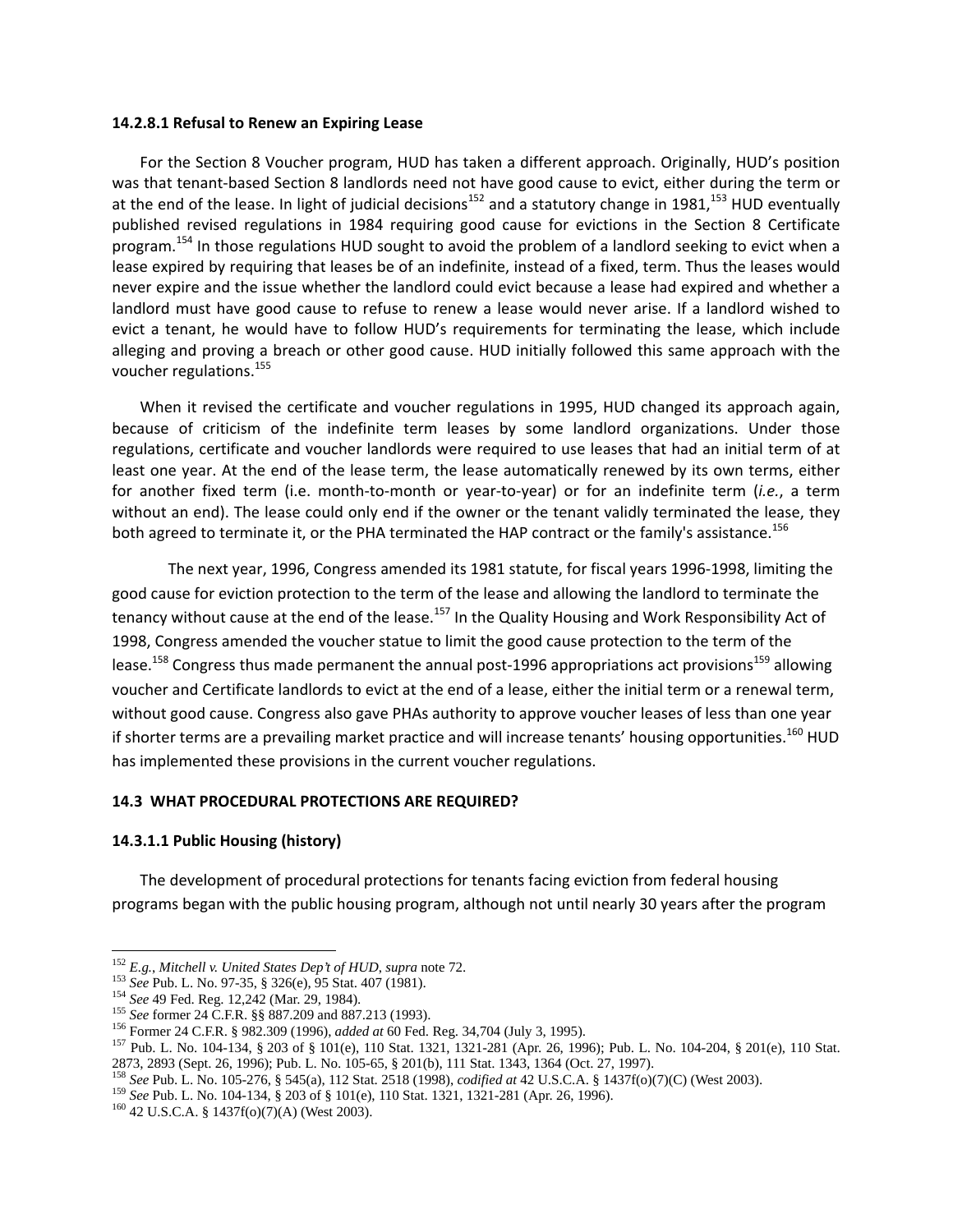was created. In May 1966, the HUD Central Office issued a circular to Public Housing authorities stating that "we strongly urge as a matter of good social policy, that Local Authorities in a private conference inform any tenants who are given . . . [termination] notices of the reasons for this action."<sup>161</sup> In February of 1967, HUD went further, establishing a mandatory policy that "no tenant be given notice to vacate without being told by the Local Authority, in a private conference or other appropriate manner, the reasons for the eviction, and given an opportunity to make such reply or explanation as he may wish."<sup>162</sup>

While HUD was initiating these administrative steps, Public Housing tenants began to file cases challenging PHAs' termination actions. One of these suits, *Thorpe v. Housing Authority of Durham*, reached the Supreme Court twice.<sup>163</sup> In the second *Thorpe* opinion, the court held that PHAs cannot validly terminate tenancies unless they have followed the HUD-prescribed procedural rules on eviction. The Court deliberately did not decide, however, whether a Public Housing tenant facing eviction was entitled, as a matter of due process, to procedural protections greater than those required by the HUD Circular.<sup>164</sup> Almost one month after *Goldberg v. Kelly<sup>165</sup>* was decided, the Second Circuit provided the answer to that question.

In *Escalera v. New York City Housing Authority* <sup>166</sup> the court held that the New York City Housing Authority's pro-cedures for carrying out evictions were invalid even though they met the requirements of HUD's February 1967 circular. The court specified six procedural requirements that had to be met in order to comply with the Due Process Clause:

- the PHA must give the tenant a notice of all the reasons for the termination which is sufficiently specific to enable the tenant to rebut effectively the evidence against him;
- the tenant must have access to all material in the housing authority's files upon which the PHA is relying;
- the PHA must disclose to the tenant the legal standards which the hearing officers will apply in deciding whether or not to uphold the determination;
- at the hearing the tenant must have an opportunity to confront and cross-examine the individuals who provide the evidence against him;
- there must be an impartial decision-maker, not merely the project manager who initially proposes to terminate the tenancy; and
- the decision-maker must state the reasons for the decision and indicate the evidence relied upon.

This decision by the Second Circuit has led to numerous other decisions spelling out the procedural protections that are required by due process. $167$ 

<sup>&</sup>lt;sup>161</sup> Circular from Commissioner Marie C. McGuire to Local Authorities, Regional Directors and Central Office Division and

Branch Heads (May 31, 1966) (quoted in *Thorpe v. Housing Auth. of Durham, supra* note 4).<br><sup>162</sup> HUD Circular, Terminations of Tenancy in Low-Rent Projects (Feb. 7, 1967) (quoted in *Thorpe v. Housing Auth. of Durham,*<br>sup

<sup>&</sup>lt;sup>163</sup> Supra note 4.<br><sup>164</sup> Supra note 4.<br><sup>165</sup> Supra note **Error! Bookmark not defined.**<br><sup>166</sup> Supra note 12.<br><sup>166</sup> Supra note 12.<br><sup>166</sup> Caulder v. Durham Hous. Auth., supra note 12; Owens v. Housing Auth. of Stamford, sup **defined.**; *Morales v. Golar*, 75 Misc.2d 157, 347 N.Y.S.2d 325 (Sup. Ct. 1973); *Housing Auth. of King v. Saylors*, *supra* note **Error! Bookmark not defined.**. *See also Ruffin v. Housing Auth. of New Orleans*, 301 F. Supp. 251 (E.D. La. 1969); *Vinson v. Greenburgh Hous. Auth.*, *supra* note **Error! Bookmark not defined.**.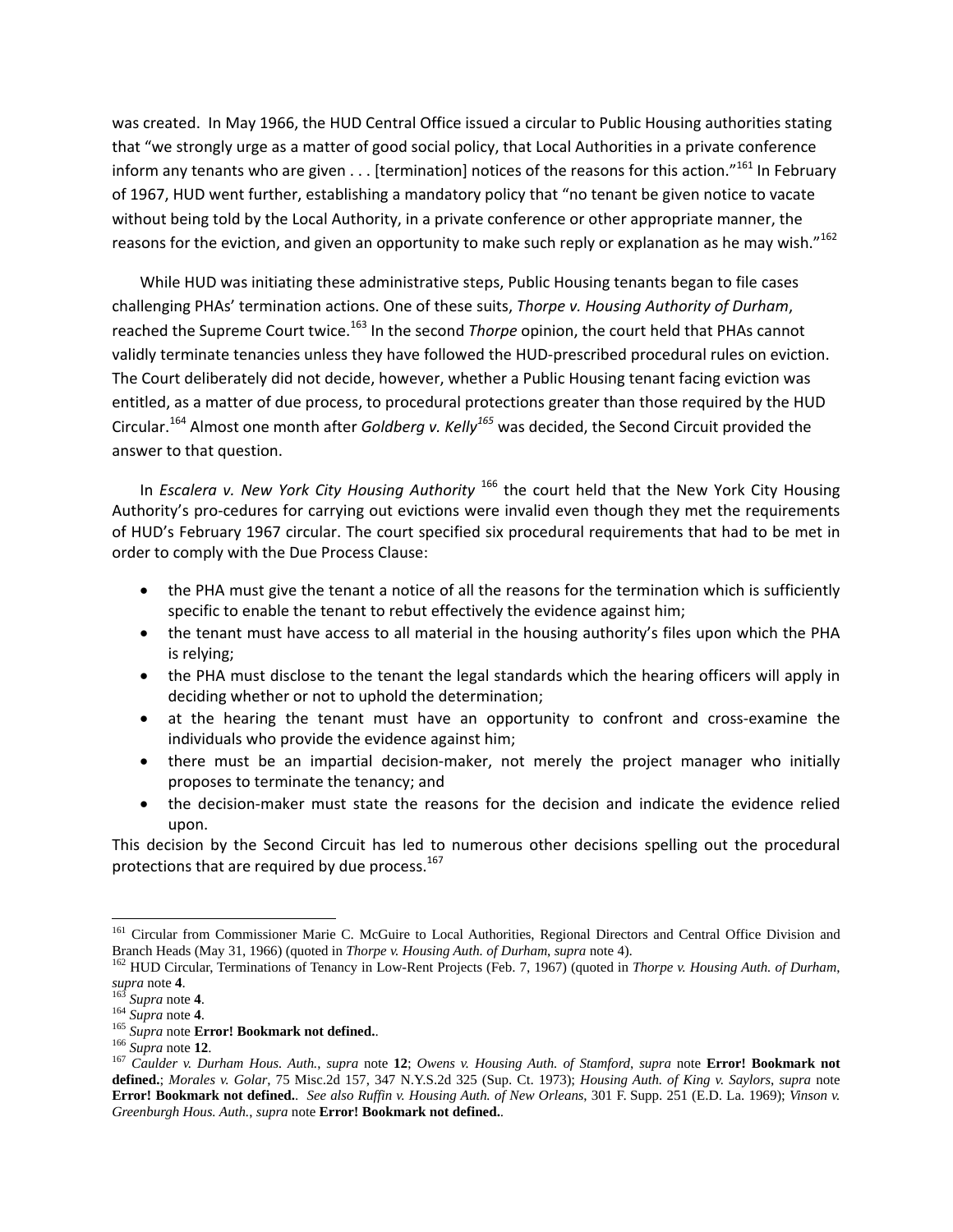Following this major judicial victory, the focus of attack shifted to the administrative level. There, at HUD, the National Tenants' Organization and Legal Services attorneys had already begun negotiating with HUD and the National Association of Housing and Redevelopment Officials for administrative rules that would protect Public Housing tenants threatened with eviction. The negotiations lasted more than a year, culminating in February 1971, when HUD issued two circulars, commonly known as the model lease and grievance circulars.<sup>168</sup> The grievance procedure circular established in regulatory form the essential procedural protections for tenants facing eviction which had been recognized in *Escalera v. New York City Housing Authority*. 169

Soon after these circulars were issued, PHAs from Omaha, Nebraska, and eight other cities filed an action in Omaha, on behalf of a nationwide class of PHAs, challenging the validity of the HUD Circulars. The National Tenants' Organization and certain individual Public Housing tenants intervened to defend the circulars. The Court of Appeals for the Eighth Circuit unanimously upheld the circulars and the United States Supreme Court denied certiorari.<sup>170</sup> On remand, the district court in Omaha entered an order requiring all housing authorities to implement the circulars and enjoining the named housing authorities from evicting any tenants without complying with the circulars' grievance procedure requirements.<sup>171</sup> While that litigation was pending, numerous other courts also sustained the validity of the circulars in the context of actions against individual housing authorities or eviction actions against individual tenants.<sup>172</sup>

Before all the PHAs had complied with the circulars, the Public Housing tenants' influence at HUD began to wane. In June of 1973, HUD published a notice in the Federal Register indicating that it was reviewing and evaluating the HUD model lease and grievance circulars.<sup>173</sup> That review was finally completed in August of 1975, when regulations on Public Housing leases and grievance procedures were published in the Federal Register.<sup>174</sup> Those regulations are, in some details, less protective of the tenants' interests than the original circulars. They do, however, provide the basic due process protections, including that:

- the PHA must give the tenant a written notice of termination stating the reasons for the termination $175$
- the PHA give the tenant an opportunity in most cases to resolve the problem at an informal conference with PHA officials<sup>176</sup>
- $\bullet$  the PHA give the tenant an opportunity in most cases for a formal grievance hearing<sup>177</sup> before an

<sup>168</sup> HUD Circular, RHM 7465.8, *supra* note **Error! Reference source not found.**; HUD Circular, RHM 7465.9, *Grievance Procedures in Low-Rent Public Housing Projects* (Feb. 22, 1971 (copy on enclosed CD).<br><sup>169</sup> supra note **12**.<br><sup>170</sup> Housing Auth. of Omaha v. United States Hous. Auth., 54 F.R.D 402 (D. Neb. 1972), rev'd, 468 F.2d 1 (8th C

*denied*, 410 U.S. 927 (1973).<br><sup>171</sup> Housing Auth. of Omaha v. United States Hous. Auth., Civ. No. 71-0-287 (D. Neb. order Mar. 12, 1973) (Clearinghouse No.

<sup>49,407).</sup> 

<sup>172</sup> *Brown v. Housing Auth. of Milwaukee*, 471 F.2d 63 (7th Cir. 1972); *Glover v. Housing Auth. of Bessemer*, 444 F.2d 158 (5th Cir. 1971); *Chicago Hous. Auth. v. Harris*, *supra* note **Error! Bookmark not defined.**; *Housing Auth. of Milwaukee v. Mosby*, supra note **Error! Bookmark not defined.**<br><sup>173</sup> 38 Fed. Reg. 15,988 (June 19, 1973).<br><sup>174</sup> 40 Fed. Reg. 33,402 (Aug. 7, 1975), as amended, 56 Fed. Reg. 51,560 (Oct. 11, 1991), codified at 24 C.F.R. § 966.50-

 $\frac{1}{5}$ ,  $\frac{1}{2011}$ ,  $\frac{1}{24}$  C.F.R. § 966.4(*l*)(3) (2011).

<sup>&</sup>lt;sup>176</sup> 24 C.F.R. §§ 966.4(n) and 966.54.<br><sup>177</sup> 24 C.F.R. §§ 966.4(n) and 966.52.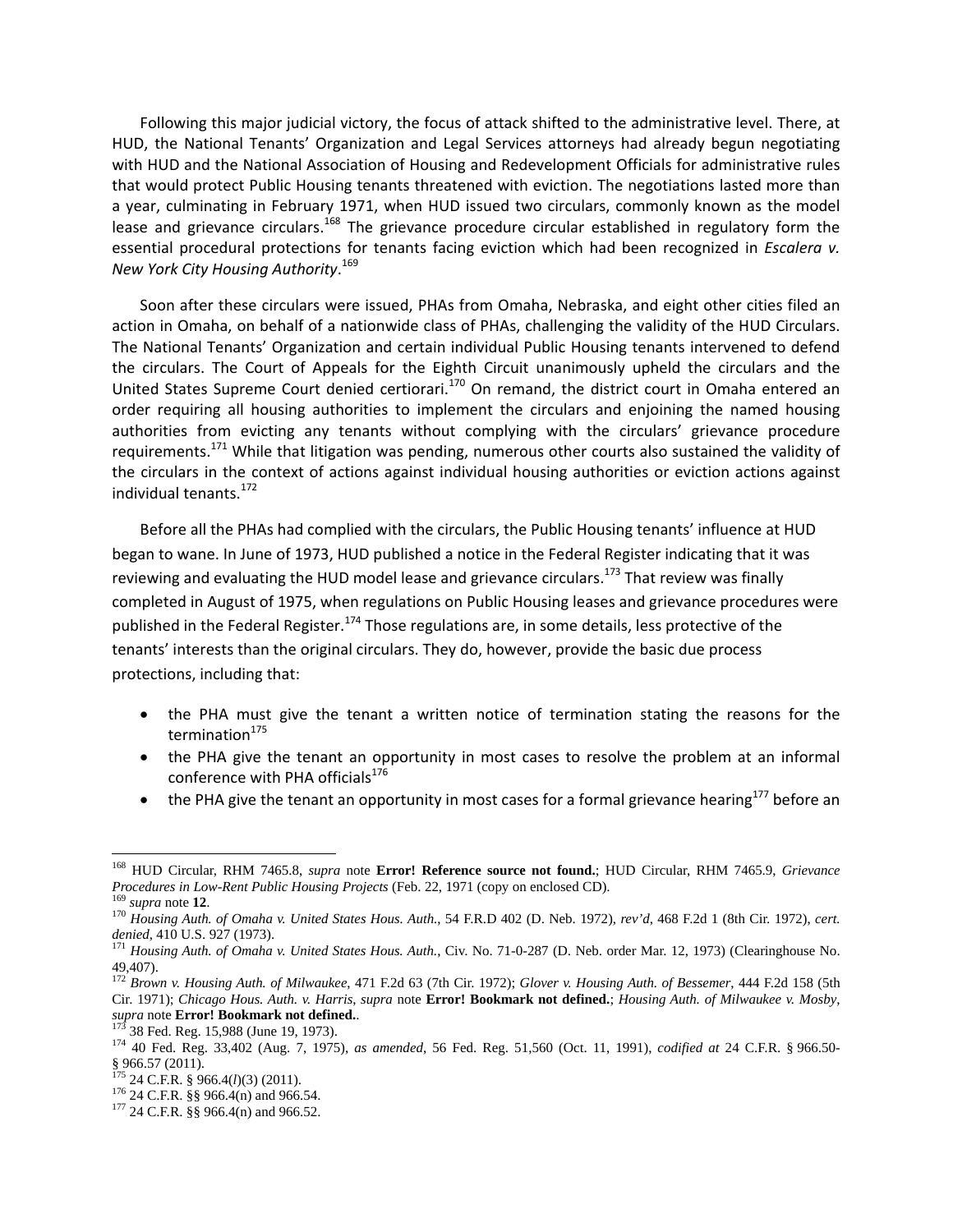impartial decision-maker<sup>178</sup>;

- the PHA inform the tenant of her rights to the informal conference and the formal grievance proceeding<sup>179</sup> (§ 966.4(*l*)(3)(ii)); and
- the grievance hearing provide the basic safeguards of due process, including the right to examine relevant records and regulations, the right to have counsel present, the right to confront and cross‐examine adverse witnesses and the right to a written decision based on the record that outlines the reasons for the decision.<sup>180</sup>

The struggle to preserve procedural protections for Public Housing tenants facing eviction did not end when the grievance procedure regulations were promulgated in 1975. In December of 1982, as part of a general deregulation effort by the Reagan administration, HUD proposed to modify its grievance procedure regulations by eliminating any federal regulatory obligation for PHAs to make grievance procedures available to tenants prior to evictions.<sup>181</sup> In response to HUD's proposed regulations, Congress, in 1983, added new provisions to the United States Housing Act which required PHAs to (1) establish and implement grievance procedures and (2) utilize leases that require good cause for evictions.<sup>182</sup> However, that statutory amendment allowed a PHA to exclude all evictions from its grievance procedure if the Secretary determined that the judicial eviction process to be used by the au‐ thority would provide the tenant an opportunity to be heard in conformance with due process requirements.<sup>183</sup>

In 1988, after a delay of nearly five years for agency rulemaking, HUD published Public Housing lease and grievance procedure regulations that would have eviscerated tenants' procedural protections in the eviction context.<sup>184</sup> However, implementation of those regulations was preliminarily enjoined in a suit brought by the National Tenants Organization,<sup>185</sup> and HUD, in response, withdrew the regulations.<sup>186</sup> Then, in 1990, Congress amended its 1983 legislation to narrow the category of evictions that can be excluded from the grievance process, before HUD had issued new regulations.<sup>187</sup> HUD then promulgated a few amendments to the regulations to implement the 1990 legislation.<sup>188</sup> Those amendments were not anywhere near as devastating as the ones proposed in 1982 and published in 1988.<sup>189</sup>

These regulations, as amended in 1991,  $190$  are the ones to which you must look when you are representing Public Housing tenants facing eviction. They apply to federally subsidized conventional

<sup>&</sup>lt;sup>178</sup> 24 C.F.R. § 966.55(b).

<sup>&</sup>lt;sup>179</sup> 24 C.F.R. § 966.4(*I*)(3)(ii)<br>
<sup>180</sup> 24 C.F.R. §§ 966.56(b) and 966.57(a).<br>
<sup>181</sup> 47 Fed. Reg. 55,689 (Dec. 13, 1982) (proposed 24 C.F.R. Part 866).<br>
<sup>182</sup> 42 U.S.C.A. §§ 1437d(k) and (*I*) (West 2011).<br>
<sup>183</sup> Pub. exclusion from the grievance procedure now covers evictions for drug-related and certain criminal activity. See § 14.3.3.1, infra.<br><sup>188</sup> 56 Fed. Reg. 51,560-80 (Oct. 11, 1991), previously proposed at 56 Fed. Reg. 6,248 (Fe Part 966 (2011).

 $189$  In 1990, HUD attempted to find another avenue for avoiding procedural protections when trying to evict alleged drug dealers from Public Housing, namely, the federal forfeiture laws. The courts, however, barred HUD from evicting tenants under those laws without prior notice and an opportunity to be heard. *United States v. Leasehold Interest in 121 Nostrand Ave*., *supra* note **Error! Bookmark not defined.**; *Richmond Tenants Org. v. Kemp*, 753 F. Supp. 607 (E.D. Va. 1990), *aff'd*, 956 F.2d 1300 (4th Cir. 1992).

<sup>190 24</sup> C.F.R. § 966.50-§ 966.57 (2011).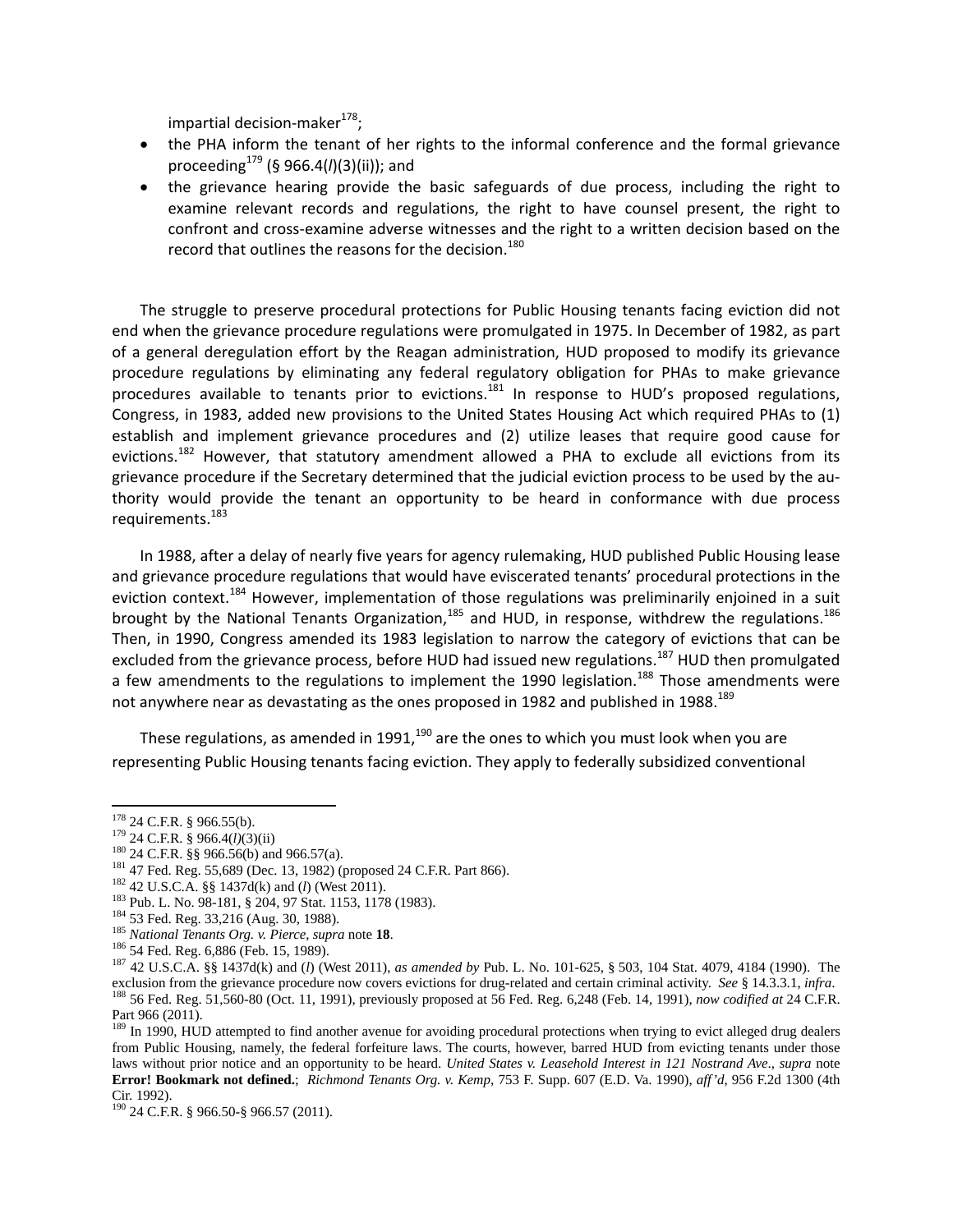Public Housing projects owned by PHAs and Section 23 leased housing where the PHA owns or leases the building and then subleases the apartment directly to the tenants.<sup>191</sup> The regulations do not apply to housing subsidized under the Section 8 program (except in those rare cases where the PHA is the Section 8 owner) or the HUD‐subsidized housing programs, such as Section 221(d)(3), Section 236 and Rent Supplement. If your client lives in housing subsidized under those programs, you will have to look to the regulations governing those programs, which are discussed *infra*. You can, however, draw upon these Public Housing regulations for analogies where the regulations for the other programs are silent.

## **14.3.1.2 HUD‐Subsidized Housing**

Although HUD, in the early 1970s, established strong requirements regarding Public Housing evictions, the task of developing similar protections for HUD-subsidized housing tenants fell on the courts during that same period. The leading case, *McQueen v. Druker*, <sup>192</sup> concerned tenants in a Section 221(d)(3) housing project faced with eviction when their landlord refused to renew their lease. Noting that the government's "interdependence" with the landlords supported a finding of state action, and drawing from the Public Housing cases, the court held that "plaintiffs are entitled to a declaration of their rights not to be evicted until they receive from defendants a notice alleging good cause and have in the state courts a hearing in which the court determines that defendants have alleged and proved good cause."<sup>193</sup>

Although the good cause and due process issues in *McQueen* were not reached on appeal,<sup>194</sup> they were well-settled in subsequent cases.<sup>195</sup> The dominant theme of the cases is that, as a matter of substantive law, tenants have a property right, *i.e*., an entitlement, to remain in their apartments unless there is good cause for their eviction; that the entitlement is protected by the Fifth and Fourteenth Amendments; and that due process requires timely notice specifying the good cause, an opportunity to confront and cross‐examine witnesses and present evidence, a right to counsel, and a right to an impartial decision‐maker and a written decision.

HUD finally recognized these developments in 1976 by adopting regulations prescribing "Tenant Eviction Procedures" for HUD-subsidized and certain HUD-owned multifamily projects.<sup>196</sup> Two years later, Congress, in the Housing and Community Development Amendments of 1978, also adopted the requirement of good cause and notice for HUD-subsidized housing.<sup>197</sup> In 1998, Congress extended the statutory requirement for good cause evictions to multifamily projects receiving project-based Section 8 (covered separately *infra*) or enhanced vouchers.<sup>198</sup>

## **14.3.1.4 Tenant- Based Section 8 Voucher Programs**

The original statute governing the vVoucher program's predecessor, the Certificate program, provided that the PHA would have the sole right to give a notice to vacate, with the owner having the

<sup>&</sup>lt;sup>191</sup> Id. § 966.1.<br><sup>192</sup> McQueen v. Druker, supra note 57.<br><sup>193</sup> Id., 317 F. Supp. at 1132.<br><sup>194</sup> Id., 438 F.2d 781.<br><sup>195</sup> See, e.g., supra note 60.<br><sup>196</sup> 24 C.F.R. Part 247 (201103), 41 Fed. Reg. 43,330 (Sept. 30, 1976),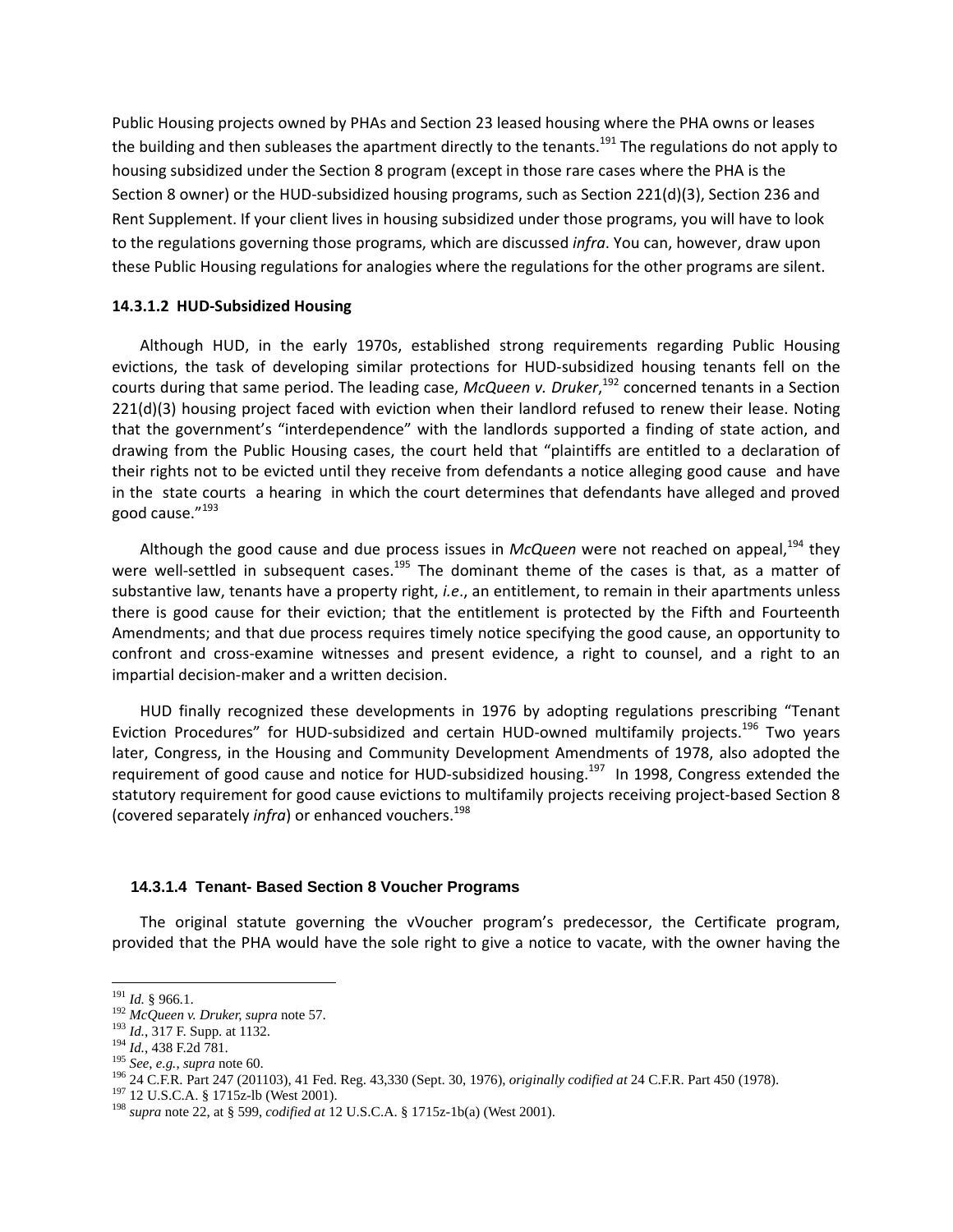right to ask the PHA to terminate the tenancy.<sup>199</sup> HUD's initial regulations implementing that statutory provision deviated from the statutory language, allowing the landlord to give the eviction notice, subject only to a very abbreviated approval process at the PHA.<sup>200</sup> In numerous decisions, courts held these initial regulations invalid because they conflicted with the statute.<sup>201</sup> As it became clear that other courts were going to follow these decisions, HUD began to quickly stipulate that its original regulations were inconsistent with the governing statute and authorized waivers of them for any PHAs that were sued.<sup>202</sup> Courts also decided that tenants were entitled to a due process hearing on the question whether good cause existed for the termination of the tenancy, and many consent decrees established specific administrative hearing procedures for housing authorities to follow.<sup>203</sup> In the two leading cases in the area, however, the courts eventually held that state court eviction procedures were adequate to provide tenants the hearing on good cause required by the Due Process Clause.<sup>204</sup>

As these principles were being developed in the courts, HUD went to Congress in 1981, seeking an amendment that would have both eliminated the PHA's role in the Section 8 Certificate eviction process and erased any good cause requirement, relegating tenants to the protections provided by state courts and state law, if any.<sup>205</sup> Although the Senate passed the bill that HUD proposed, the House did not, and the eventual 1981 compromise produced new statutory language eliminating the requirement that the PHA give the notice to vacate, but requiring that the landlord have good cause to terminate the tenancy.<sup>206</sup>

HUD published interim regulations implementing that statutory change in August 1982.<sup>207</sup> Those regulations removed the PHA from the eviction approval process and required the owner to have good cause for the eviction, including good cause not to renew a lease, unless he was taking the particular unit in question out of the Section 8 program. That provision of the regulation, which created what became known as the single‐unit loophole, was challenged and held invalid in *Mitchell v. United States Dep't of HUD*. <sup>208</sup> In light of the *Mitchell* decision, as well as adverse comments received on its interim regulations, HUD published radically different final regulations in March of 1984.<sup>209</sup>

With regard to procedures, those 1984 regulations required the landlord to give the tenant notice of an eviction and prohibited self‐help evictions, but did not specify much else. For example, they did not say that the notice must specify the grounds for the eviction nor did they prescribe any minimum time

<sup>199</sup> Pub. L. No. 93-383, § 201(a), 88 Stat. 667 (1974). This language was derived from the Section 23 program. *See* Housing and Urban Development Act of 1965, Pub. L. No. 89-117, § 103, 79 Stat. 451, 455 (1966).<br><sup>200</sup> Former 24 C.F.R. § 882.215, 41 Fed. Reg. 19,884, 19,894 (May 13, 1976).<br><sup>201</sup> See, e.g., Swann v. Gastonia Hous. Auth., supra note 7

*Harris*, *supra* note 72; *Alexander v. Landrieu*, No. 80-A-1321 (D. Colo. June 18, 1981), 15 CLEARINGHOUSE REV. 525 (No. 31,423, Oct. 1981).

<sup>202</sup> *See*, *e.g.*, *Fleming v. Akron Metro. Hous. Auth.*, No. C80-1393A (N.D. Ohio order filed Aug. 14, 1980), 14 CLEARINGHOUSE REV. 777 (No. 30,005, Nov. 1980); *Riebe v. Landrieu*, No. 3-80-112 (D. Minn. filed Feb. 11, 1980), 14 CLEARINGHOUSE REV. 588 (No. 29,845, Oct. 1980).

<sup>203</sup> *Alexander v. Landrieu*, *supra* note 201; *Doskocz v. Alameda Cnty. Hous. Auth.*, No. C-80-0448 WAI (N.D. Cal. July 14, 1981), 15 CLEARINGHOUSE REV. 610 (No. 28,647, Nov. 1981) (consent decree); *Bell v. Grand Rapids Hous. Comm'n* (W.D. Mich. Oct. 1, 1980), 14 CLEARINGHOUSE REV. 1117 (No. 30,354, Feb. 1981); *Allen v. Sandford* (E.D. Pa. Aug. 10, 1981), 15

CLEARINGHOUSE REV. 682 (No. 31,615, Dec. 1981).<br><sup>204</sup> Swann v. Gastonia Hous. Auth., supra note 72; Jeffries v. Georgia Residential Fin. Auth., supra note 72.

<sup>&</sup>lt;sup>205</sup> S. 1197, 97th Cong., 1st Sess. (1981).<br><sup>206</sup> Pub. L. No. 97-35, § 326(e), 95 Stat. 407 (1981), *formerly codified at* 42 U.S.C.A. § 1437f(d)(1)(B)(ii) (West Supp. 1992).<br><sup>207</sup> Former 24 C.F.R. § 882.215, 47 Fed. Reg

is found at 24 C.F.R. § 982.310 (201103).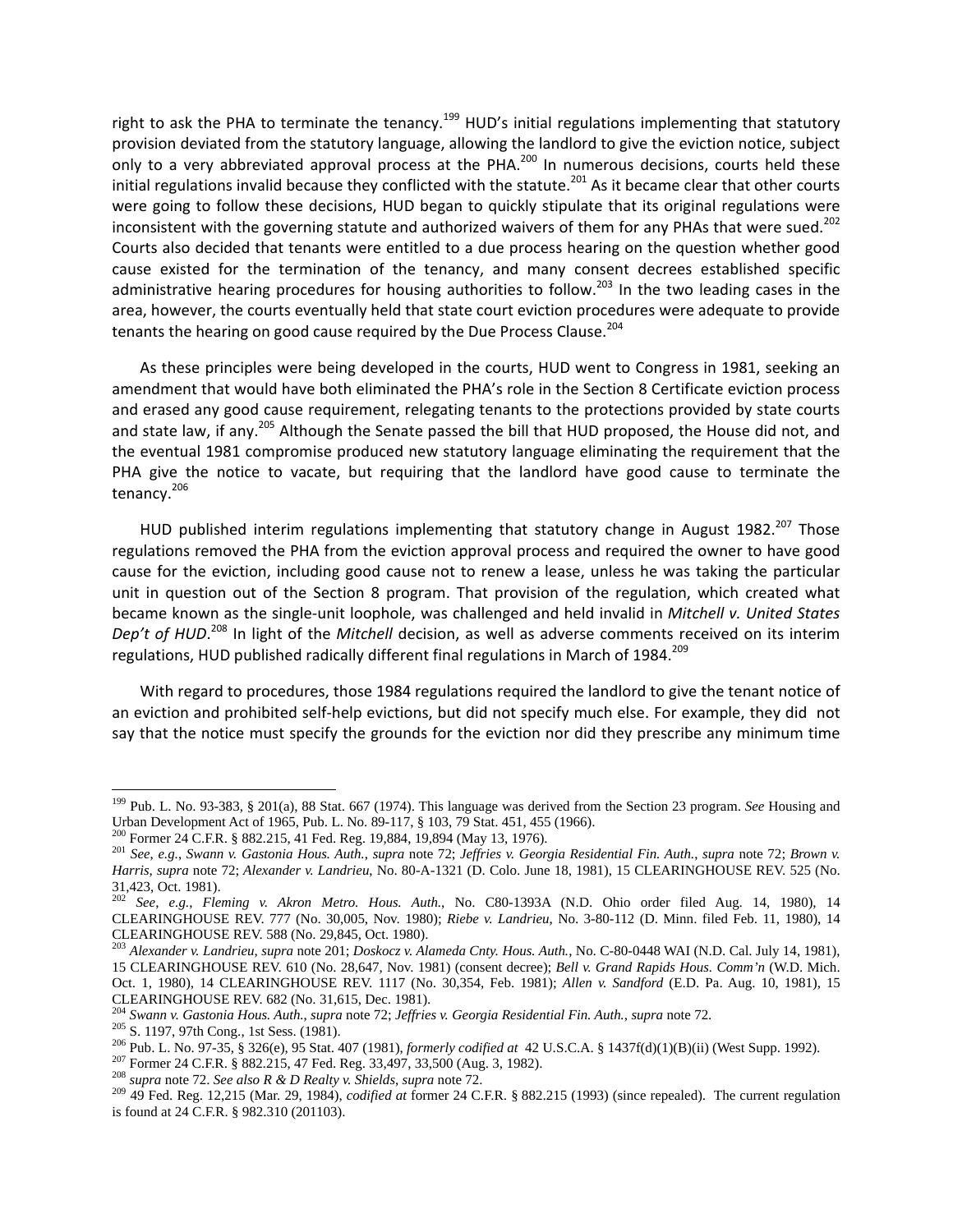period for the eviction. On the former point, however, Congress re-entered the picture in 1990, amending the statute to provide that the notice must specify the reasons.<sup>210</sup>

The rules for Vouchers are now the same as the rules that governed the former Section 8 Certificate program. When HUD first implemented the Voucher program, its rules were contained in Notices of Fund Availability that made the eviction requirements of the Certificate program applicable to the Voucher program.<sup>211</sup> The initial final regulations for the Voucher program used the same language for evictions that the Certificate program regulations used.<sup>212</sup> However, the provision in the 1990 legislation requiring eviction notices to state the reasons expressly applied only to the Certificate program.<sup>213</sup> With the enactment of the Quality Housing and Work Responsibility Act of 1998, Congress specifically adopted lease termination and eviction procedures for the Voucher program identical to the statutory provisions for the now-defunct Certificate program.<sup>214</sup>

When HUD revised its Certificate and Voucher regulations in 1995, it did include a provision purportedly implementing the statutory requirement that the landlord's eviction notice must specify the grounds for the termination.<sup>215</sup> The regulatory requirement applied to both the Certificate and Voucher programs. The regulations allowed the notice specifying the grounds to be given before the eviction action is filed, or as part of the court complaint.

In May 1999 HUD published an interim rule purportedly implementing Congress' 1998 Voucher eviction notice provision.<sup>216</sup> HUD subsequently published a final rule in October 1999 finalizing the interim rule and fully implementing the 1998 Voucher notice requirement. $^{217}$ 

#### **14.3.2.5 Notice Period**

Prior to June of 2001, 30 days' notice had been required, unless the basis for the eviction was nonpayment of rent (in which case 14 days' notice was required) or activity constituting a threat to health or safety (in which case a reasonable time but not to exceed 30 days' notice was required).<sup>218</sup> With the enactment of the Quality Housing and Work Responsibility Act of 1998, Congress revised the 30-day requirement to allow a shorter period of time if permissible under State or local law.<sup>219</sup> HUD implemented the new notice requirements in mid-2001.<sup>220</sup>

## **14.3.2.6 Two Consecutive Notices**

HUD's original public housing regulations required the PHA to give the tenant a notice to vacate prior to initiating an eviction action, even if the state law did not require such a notice.<sup>221</sup> When a tenant opted to pursue the grievance procedure, the PHA could not give the tenant the notice to vacate until after the decision to terminate had been finalized by the completion of the grievance process.<sup>222</sup> If state law required a period of time to elapse between the giving of the notice to vacate and the institution of

<sup>&</sup>lt;sup>210</sup> See 42 U.S.C.A. § 1437f(d)(1)(B)(iv) (West Supp. 201103).

<sup>&</sup>lt;sup>210</sup> See 42 U.S.C.A. § 1437f(d)(1)(B)(iv) (West Supp. 201103).<br><sup>211</sup> See Notice of Funding Availability, §§ V(10)(d) and (12), 49 Fed. Reg. 28,458, 28,467-68 (July 12, 1984).<br><sup>212</sup> Former 24 C.F.R. § 887.213 (1993) (sinc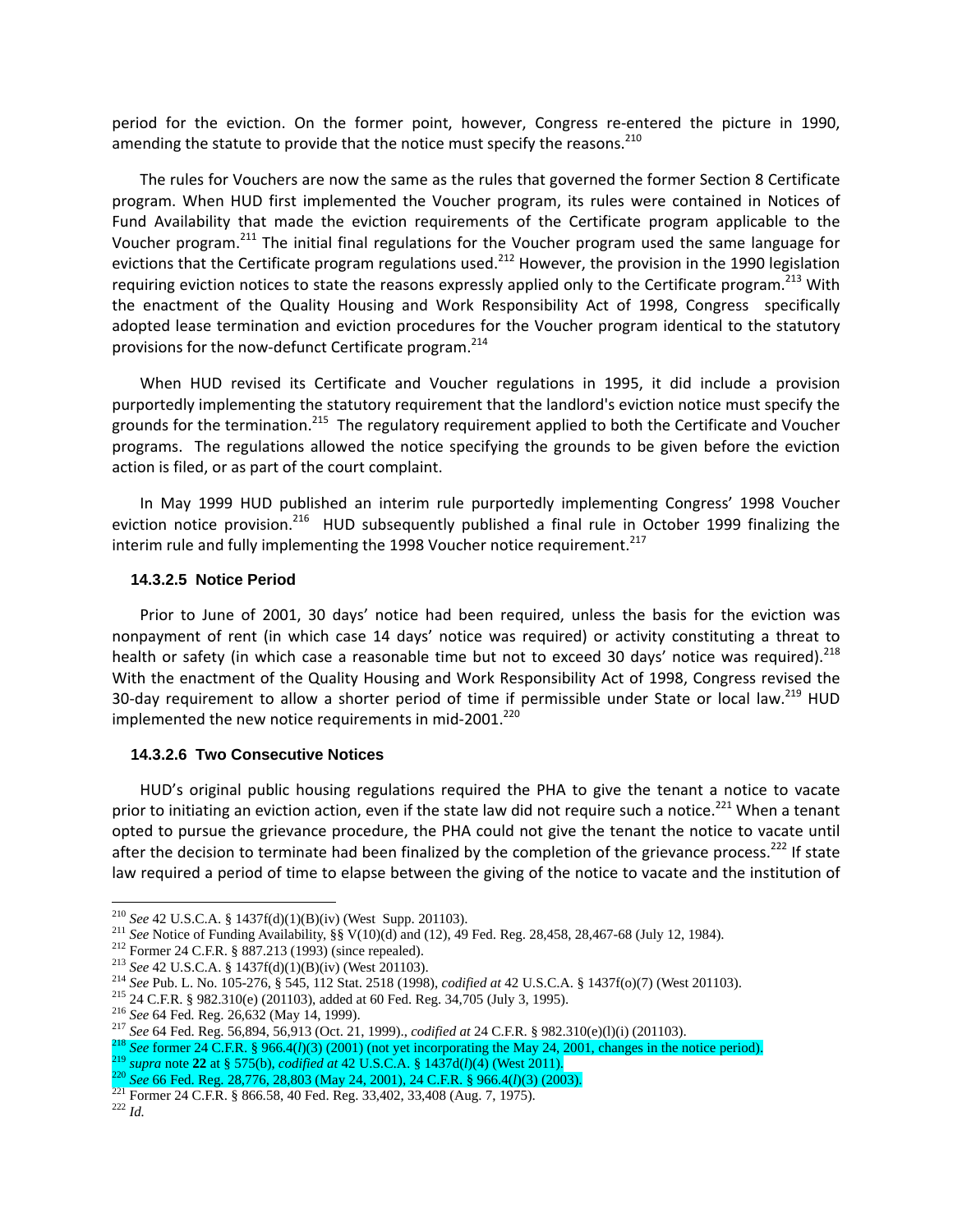the eviction action, that period could not begin to run until the PHA sent the tenant the grievance decision and the notice to vacate. Thus, public housing tenants who requested a grievance hearing ended up with two consecutive eviction notices, the first proposed and the second final.

Judicial rulings under the former regulations also established that even when the tenant did not invoke the grievance procedure, the PHA still had to give two notices. The first was the notice of proposed termination, which had to be given pursuant to the regulations covering lease terminations.<sup>223</sup> That notice was provisional; it did not reflect a final determination on the matter. If the tenant did not invoke the grievance procedure, then the proposed notice became final when the period for invoking the grievance procedure lapsed. Only at that point could the PHA give the notice to vacate required by state law.<sup>224</sup>

HUD, however, was never satisfied with that two-notice requirement for public housing and proposed regulations which would have allowed concurrent rather than consecutive federal and state notices.<sup>225</sup> It later withdrew those proposed regulations as part of its effort to repeal the grievance procedure requirement altogether for evictions.<sup>226</sup> Although HUD was unsuccessful in eliminating the grievance process for public housing evictions, it did revise the regulations significantly. HUD eliminated the former provision requiring the PHA to issue a notice to vacate before commencing an eviction action, and thus only one federal notice is now required.<sup>227</sup>

# 14.3.3.1 The "Criminal Activity" Exception<sup>228</sup>

*Historical Background on Exceptions to the Grievance Procedure.* This exception for evictions involving criminal activity was preceded by an earlier regulatory exception for evictions of a tenant who creates or maintains a threat to the health or safety of other tenants or PHA employees.<sup>229</sup> Several principles from that era may still be useful to defending evictions where grievance procedures are not provided under the current law. For example, some courts concluded that there was not a sufficient threat to health and safety if there were long lapses of time between the PHA's first becoming aware of the alleged conduct and its eventual decision to evict.<sup>230</sup> In addition, this health and safety exception was

<sup>&</sup>lt;sup>223</sup> Former 24 C.F.R. § 866.4(*l*) (1980), 40 Fed. Reg. 33,402, 33,405 (Aug. 7, 1975).

<sup>&</sup>lt;sup>224</sup> Staten v. Housing Auth. of Pittsburgh, supra note 103; Housing Auth. of Atlanta v. Berryhill, 146 Ga. App. 374, 246 S.E.2d 406 (1978); *Walls v. Beaver Cnty. Hous. Auth.*, No. 78-1450 (W.D. Pa. June 25, 1980), 14 CLEARINGHOUSE REV. 587 (No. 26,995, Oct. 1980); *San Francisco Hous. Auth. v. Cortes*, No. 782268 (Cal. Mun. Ct., San Francisco Cnty., May 21, 1980), 14 CLEARINGHOUSE REV. 779 (No. 30,069, Nov. 1980); *City of Jacksonville v. Peterson*, No. 91-3709-CC (Duval Cnty., Fla., Ct. July 25, 1991), 25 CLEARINGHOUSE REV. 730 (No. 46,957, Oct. 1991); *Brunswick Hous. Auth. v. Portell*, *supra* note **Error! Bookmark not defined.**; *Burlington Hous. Auth. v. Jewer*, No. 2-1-89CnC (Vt. Dist Ct., Chittenden Cnty., Apr. 17, 1989), 23 CLEARINGHOUSE REV. 619 (No. 44,756, Aug./Sept. 1989); Letter from Joseph F. Gelletich, Assistant General Counsel for Low-Rent Housing, Office of General Counsel, HUD, to Thomas J. Henderson, Attorney, Neighborhood Legal Services Ass'n, Pittsburgh, Pa. (Feb. 9, 1979), and related correspondence (copy on enclosed CD). *But see Ferguson v. Housing Auth. of Middlesboro*, 499 F. Supp. 334 (E.D. Ky. 1980) (second notice not required when grounds were cause other than nonpayment and tenants either did not request grievance hearing or did not dispute alleged grounds and conceded that terms of notice met state

law requirements).<br><sup>225</sup> See 45 Fed. Reg. 51,615 (Aug. 4, 1980).

<sup>&</sup>lt;sup>226</sup> 47 Fed. Reg. 48,430 (Oct. 28, 1982); 47 Fed. Reg. 55,689 (Dec. 13, 1982).<br><sup>227</sup> 56 Fed. Reg. 51,580 (Oct. 11, 1991), *codified at* 24 C.F.R. § 966.4 (*l*)(3)(iii) (201103).<br><sup>228</sup> For a brief historical explanation o

<sup>&</sup>lt;sup>229</sup> Former 24 C.F.R. § 866.51(a), 40 Fed. Reg. 33,406, 33,407 (Aug. 7, 1975); *Housing Auth. of Lincoln v. Wolfe*, 212 Neb. 657, 324 N.W.2d 891 (1982).

<sup>230</sup> *See Palacios v. Block*, No. C-81-462-JLQ (E.D. Wash. order entered Apr. 21, 1983) (Clearinghouse No. 49,412) (FmHA case); *Housing Auth. of Fresno v. Webster*, No. 93585-8 (Cal. Mun. Ct., Fresno, Jan. 15, 1985) (Clearinghouse No. 43,182) (PHA could not claim health and safety exemption because of delay in filing suit). *Cf. Housing Auth. of DeKalb Cnty. v. Pyrtle*, *supra* note **Error! Bookmark not defined.** (repeated incidents of intoxication and irresponsible use of kitchen facilities not sufficient threat). *But see Housing Auth. of Hartford v. McKenzie*, *supra* note **Error! Bookmark not defined.** (upholding PHA's eviction of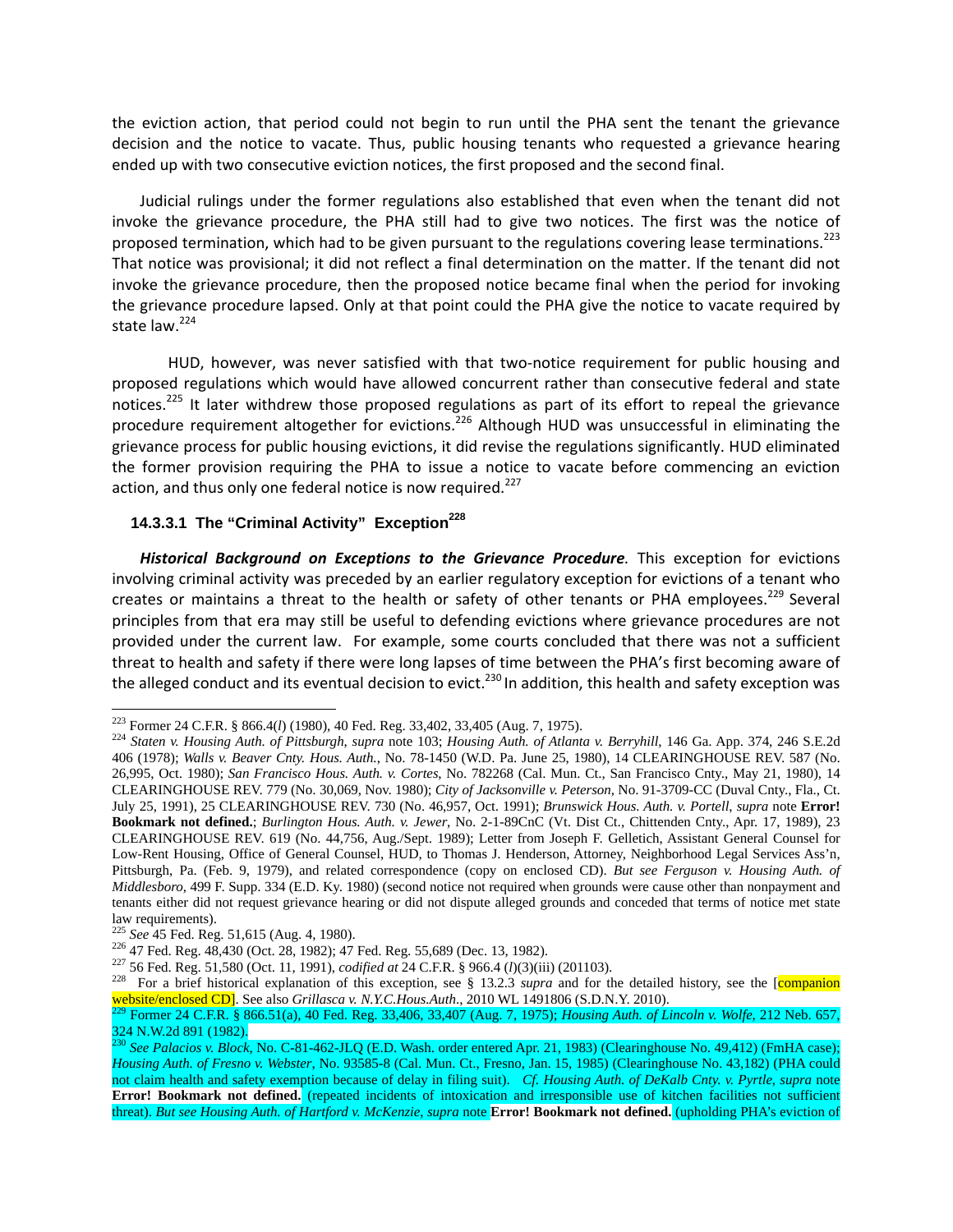available only if the state court eviction procedures met HUD's then-applicable definition of due process.<sup>231</sup> Several courts enjoined PHAs from using the health and safety exception when the state eviction procedures did not meet HUD's then-applicable definition.<sup>232</sup> Courts also prohibited PHAs from using the exception if they had not put a specific provision in their grievance procedure authorizing the PHA to skip the hearing in health and safety cases.<sup>233</sup>

In 1983, Congress required each PHA to adopt and implement a grievance procedure, but allowed them to exclude any evictions from the grievance procedure if HUD determined that the tenant would receive a due process hearing in state court.<sup>234</sup> Because that statute, unlike the earlier HUD regulations, required HUD to make a due process determination before the PHA could bypass the grievance process, courts held that PHAs could not use the old health and safety exception to skip the grievance process in the absence of a HUD determination.<sup>235</sup> HUD eventually did make due process determinations, but could not approve the ordinary eviction procedures in many states since they do not allow discovery and HUD's definition of due process at that time required discovery to be available (since superceded by statute requiring PHA to provide discovery). Although some of HUD's determinations were set aside by the courts or withdrawn by HUD,<sup>236</sup> most general attacks on the HUD determinations failed.<sup>237</sup>

In 1994, however, one systemic challenge to HUD's due process determinations was successful. In Yesler Terrace Community Council v. Cisneros,  $238$  the Ninth Circuit ruled that, under HUD's own rulemaking regulations, HUD could not make due process determinations without first notifying affected tenants and providing them an opportunity to comment. In response, HUD first issued a memorandum to all PHAs within the jurisdiction of the Ninth Circuit, informing them that until further notice they would not be able to rely upon HUD's due process determinations for their states, because of the Yesler Terrace decision.<sup>239</sup> Then, HUD amended its rulemaking regulations to clarify that HUD's due process determinations do not require notice and comment rulemaking and that HUD does not interpret the 1990 statute on excluding evictions from the grievance procedure as requiring such rulemaking.<sup>240</sup> Thus,

<u> 1989 - Johann Stoff, fransk politik (d. 1989)</u>

tenant without grievance hearing because dog ate her own puppies and poor housekeeping, despite 18-month delay by PHA).<br><sup>231</sup> Former 24 C.F.R. § 866.53(c), 40 Fed. Reg. 33,406, 33,407 (Aug. 7, 1975).<br><sup>232</sup> King v. Housing

T-10 (M.D. Fla. May 17, 1985), 19 CLEARINGHOUSE REV. 527 (No. 39,432, Aug./Sept. 1985) (TRO issued on basis of *King*; tenant entitled to hearing if discovery not required by state law); *Davis v. Housing Auth. of Newport*, *supra* note **Error! Bookmark not defined.** (PHA must use grievance procedure for all evictions per *King*; separate consent decree requires notice to inform tenant of right to grievance procedure); *Lacy v. Housing Auth. of Baltimore City*, No. 84-2431 HAR (D. Md. consent decree entered Aug. 13, 1984) (bars use of health and safety exemption because discovery unavailable); *Oklahoma City Hous.* 

*Auth. v. Harris*, *supra* note **Error! Bookmark not defined.** (same holding). 233 *Buczko v. Lucas Metro. Hous. Auth.*, No. C-78-26 (N.D. Ohio Mar. 7, 1978), 11 CLEARINGHOUSE REV. 1013 (No. 23,372, Apr. 1978).<br><sup>234</sup> Former 42 U.S.C.A. § 1437d(k), *as added by* Pub. L. No. 98-181, § 204, 97 Stat. 1153, 1178 (1983).

<sup>&</sup>lt;sup>235</sup> Skinner v. Boston Hous. Auth., 690 F. Supp. 109 (D. Mass. 1988), subsequent decision on attorney's fees reversed, 873 F.2d 1433 (1st Cir. 1989) (Table); *Chicago Hous. Auth. v. Thomas*, No. 88 MI 231788 (Ill. Cir. Ct. 1989) (Clearinghouse No. 45,130).<br><sup>236</sup> Simmons v. Kemp, 751 F. Supp. 815 (D. Minn. 1990) (setting aside HUD determination for

discovery rights); *Housing Auth. of Jersey City v. Jackson*, 749 F. Supp. 622 (D.N.J. 1990) (setting aside HUD determination for New Jersey because tenants had no discovery rights); *Lopez v. Nogales Hous. Auth.*, No. CIV 89-182-TUC-WDB (D. Ariz. Mar. 2, 1990), 24 CLEARINGHOUSE REV. 1167 (No. 46,166, Feb. 1991) (HUD withdrew due process determination for Arizona after tenants filed judicial challenge).<br><sup>237</sup> *National Tenants Org. v. Kemp, supra* note **18**; *Riverside Tenants Ass'n v. Kemp*, No. N-89-545(WWE) (D. Conn. complaint

filed May 18, 1990) 24 CLEARINGHOUSE REV. 1167 (No. 46,137, Feb. 1991) (preliminary injunction denied); *Ruffin v. Kemp*, No. 90 C 2065 (N.D. Ill. complaint dismissed as moot July 7, 1992) (Clearing-house No. 45,788).<br><sup>238</sup> Yesler Terrace Cmty. Council v. Cisneros, 37 F.3d 442 (9th Cir. 1994), rev'g sub nom. Yesler Terrace Cmty. Council v. Ke

No. C 92-535 (W.D. Wash. June 2, 1992) (Clearinghouse No. 48,081).

<sup>&</sup>lt;sup>239</sup> Memorandum from Joseph Shuldiner, Ass't Sec'y for Public and Indian Housing to State Coordinators for Arizona, Washington, Montana, Idaho, Oregon and California, Re: *Public Housing Due Process Determination -- Effect of Court Decision* (Nov. 14, 1994). *See* 60 Fed. Reg. 27,059 (May 22, 1995). <sup>240</sup> 24 C.F.R. §§ 10.3(c) and 966.51(a) (201103), 61 Fed. Reg. 13,273 (Mar. 26, 1996).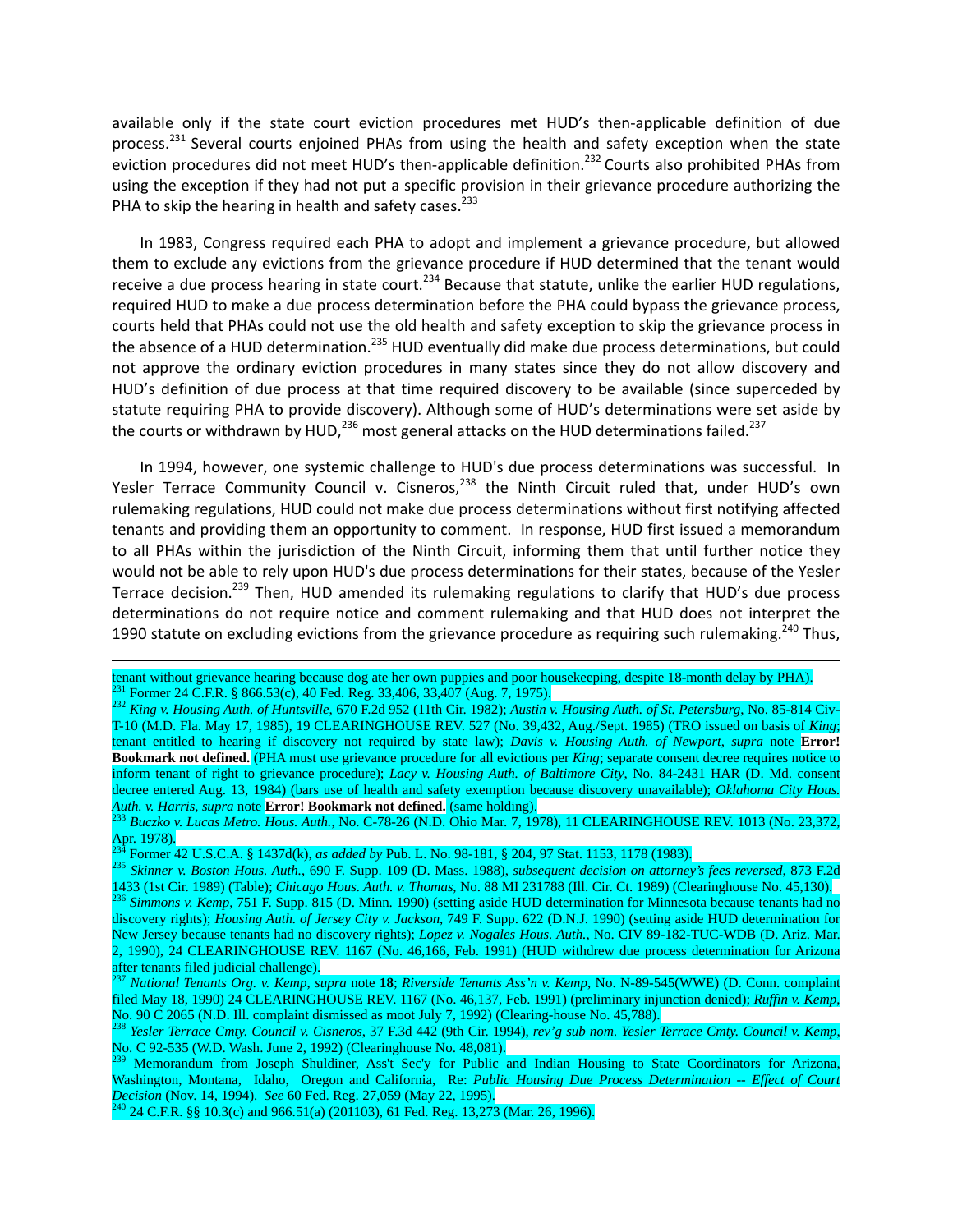challenges to HUD's due process determinations based upon the Yesler Terrace rulemaking theory are unlikely to succeed.

HUD also required itself to publish in the Federal Register a notice listing the specific judicial eviction procedures for which HUD has issued a due process determination and to make publicly available the legal analysis underlying each determination.<sup>241</sup> HUD published a basic list of its determinations in the Federal Register at 61 Fed. Reg. 13,276 (March 21, 1996) and subsequently updated it with new determinations.<sup>242</sup> The determinations themselves are available on HUDCLIPS in the legal opinions database, which can be browsed or searched.<sup>243</sup>

In the interim, Congress revisited the issue and in 1990 narrowed the statute to allow PHAs to skip the grievance process only if the eviction involved criminal activity that is drug-related or activity threatening others.<sup>244</sup> In addition, Congress broadened the applicable definition of due process to exclude any requirement that the state courts allow discovery, thereby enabling HUD to approve some eviction procedure in most states.<sup>245</sup> At the same time, however, Congress required PHAs as a matter of federal law to provide access to documents before any grievance hearings and eviction trials.<sup>246</sup>

Congress revisited the issue yet again in 1998. For the most part Congress did not change the grievance procedure, but it made clear that PHAs could also exclude from the grievance procedure eviction cases involving violent criminal activity or activity resulting in a felony conviction.<sup>247</sup> Given the previous exclusions remaining in the statute, these changes were not that significant since such conduct would almost always already have been covered by the exclusion for "threat to health or safety" evictions.

In light of the changes enacted by Congress, PHAs in New York and Baltimore sought and obtained modifications to earlier consent decrees under which the PHA had agreed to provide tenants with administrative grievance hearings prior to the start of eviction proceedings.<sup>248</sup> However, in a more recent case, one court refused to allow the Philadelphia Housing Authority to modify its grievance procedure.<sup>249</sup>

For the subsidized housing programs, HUD has gradually added regulations requiring landlords to use the courts to evict tenants . In response to the decision in Love v. United States Department of HUD, HUD amended the regulations for the HUD-subsidized projects to explicitly provide that the landlord shall not evict any tenant except by judicial action pursuant to state or local law. Since many of the project-based Section 8 programs are now covered by Part 247 by reference, that prohibition against self-help evictions applies to them as well.

## **14.3.5 Self‐Help Evictions Prohibited**

<sup>&</sup>lt;sup>241</sup> 24 C.F.R. § 966.51(a)(2)(iii) (201103).<br><sup>242</sup> 61 Fed. Reg. 47,953 (Sept. 11, 1996) (Connecticut, Massachusetts and Mississippi); 62 Fed. Reg. 45,434 (Aug. 27, 1997) (North Carolina and Louisiana).<br><sup>243</sup> HUDCLIPS can be reached at <http:\\www.hudclips.org>. Go from there into the Library to find the legal opinions database.

<sup>&</sup>lt;sup>244</sup> Pub. L. No. 101-625, § 503, 104 Stat. 4079, 4184 (1990), *codified at* 42 U.S.C.A. § 1437d(k)(3) (West 2003). *Housing Auth. of Elgin v. Ellis*, 168 Ill. Dec. 52, 226 Ill. App. 3d 124, 589 N.E.2d 166 (1992) (PHA could not exclude eviction for nonpayment of rent from grievance procedure after Nov. 28, 1990).<br><sup>245</sup> Id.<br><sup>246</sup> Pub. L. No. 101-625, § 503, 104 Stat. 4079, 4184 (1990), *codified at* 42 U.S.C.A. §§ 1437d(k)(3) and (I)(7) (West 201103).<br><sup>246</sup> Pub. L. No. 105-276,

**<sup>12</sup>**, 924 F.Supp. 1323. 249 *Brown v. Philadelphia Hous. Auth.*, 237 F. Supp.2d 567 (E.D. Pa. 2002).